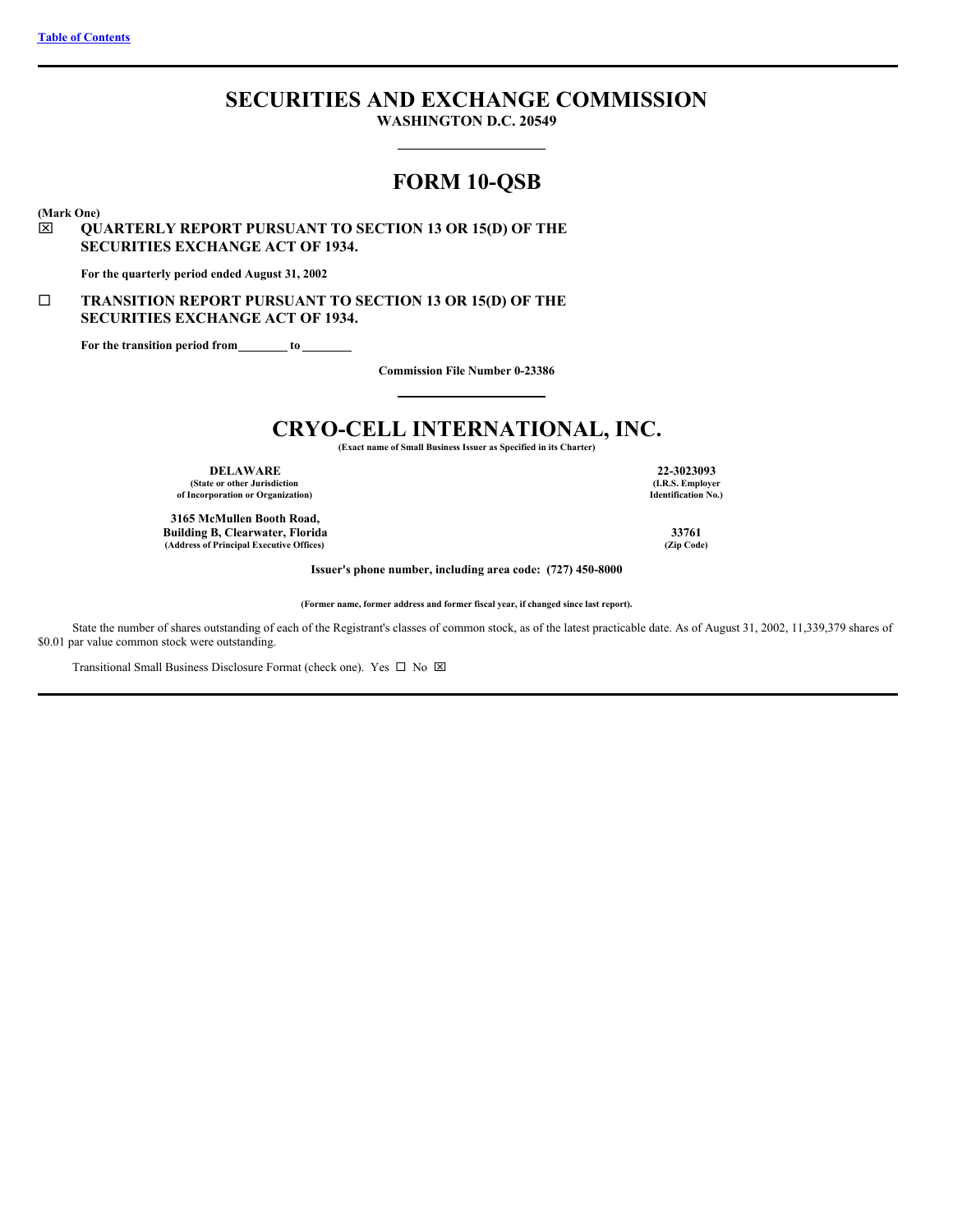# **CRYO-CELL INTERNATIONAL, INC.**

# <span id="page-1-0"></span>**TABLE OF CONTENTS**

**PAGE**

| Item 1.           | <b>Financial Statements</b>                                                          |        |
|-------------------|--------------------------------------------------------------------------------------|--------|
|                   | <b>Condensed Consolidated Balance Sheets</b>                                         | $F-3$  |
|                   | <b>Condensed Consolidated Statements of Operations</b>                               | $F-4$  |
|                   | Condensed Consolidated Statement of Stockholders' Equity                             | $F-5$  |
|                   | <b>Condensed Consolidated Statements of Cash Flows</b>                               | $F-6$  |
|                   | Notes to Condensed Consolidated Financial Statements                                 | $F-7$  |
| Item 2.           | Management's Discussion and Analysis of Financial Condition and Results of Operation | $F-13$ |
| Item 3.           | <b>Controls and Procedures</b>                                                       | $F-18$ |
|                   | <b>PART II-OTHER INFORMATION</b>                                                     |        |
| Item 1.           | <b>Legal Proceedings</b>                                                             | $F-21$ |
| Item 2.           | <b>Changes in Securities</b>                                                         | $F-21$ |
| Item 3.           | <b>Defaults Upon Senior Securities</b>                                               | $F-21$ |
| Item 4.           | <b>Submission of Matters to a Vote of Security Holders</b>                           | $F-21$ |
| Item 5.           | <b>Other Information</b>                                                             | $F-21$ |
| Item 6.           | <b>Exhibits and Reports On Form 8-K</b>                                              | $F-22$ |
| <b>SIGNATURES</b> |                                                                                      | $F-23$ |
|                   |                                                                                      |        |

2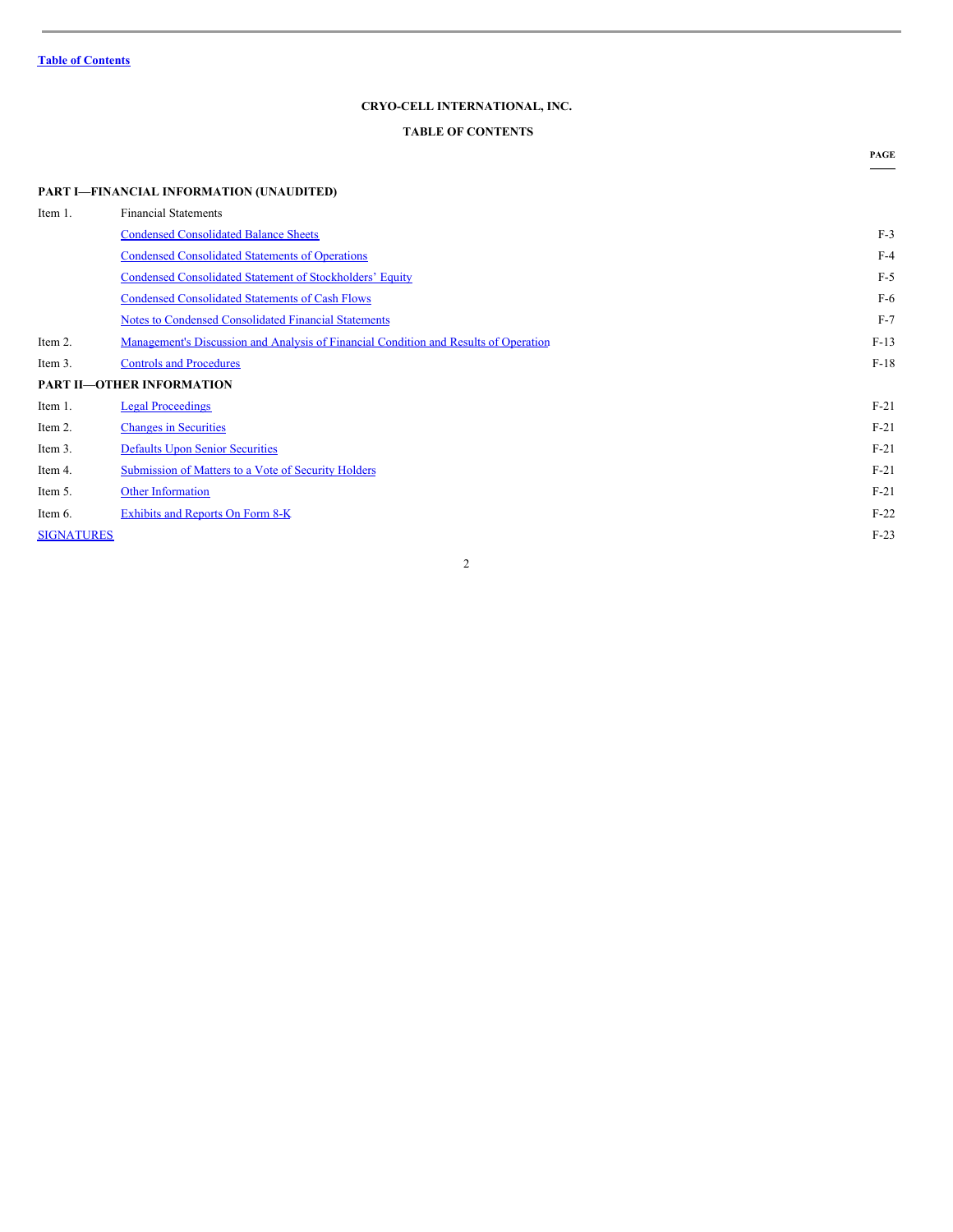# <span id="page-2-0"></span>**CONSOLIDATED BALANCE SHEETS**

|                                                                                                                                                                  | August 31,<br>2002       | November 30,<br>2001 |
|------------------------------------------------------------------------------------------------------------------------------------------------------------------|--------------------------|----------------------|
| <b>ASSETS</b>                                                                                                                                                    |                          |                      |
| <b>Current Assets</b>                                                                                                                                            |                          |                      |
| Cash and cash equivalents                                                                                                                                        | \$5,333,791              | \$<br>5,540,751      |
| Accounts receivable and advances (net of allowance for doubtful accounts of \$34,000)                                                                            | 266,332                  | 215,308              |
| Receivable—Revenue Sharing Agreement                                                                                                                             | $\overline{\phantom{0}}$ | 370,000              |
| Receivable-Affiliates                                                                                                                                            | 481,914                  | 1,300,000            |
| Note Receivable                                                                                                                                                  | 251,750                  | 51,750               |
| Marketable securities                                                                                                                                            | 148,935                  | 260,996              |
| Prepaid expenses and other current assets                                                                                                                        | 263,271                  | 223,337              |
| Total current assets                                                                                                                                             | 6,745,993                | 7,962,142            |
| Property and Equipment                                                                                                                                           | 3.295.877                | 3,184,883            |
|                                                                                                                                                                  |                          |                      |
| <b>Other Assets</b>                                                                                                                                              |                          |                      |
| Intangible assets (net of amortization of \$75,438 and \$64,944, respectively)                                                                                   | 114,563                  | 119,662              |
| Investment in Saneron CCEL Therapeutics, Inc.                                                                                                                    | 2,128,482                | 2,431,871            |
| Investment in European Affiliates                                                                                                                                | 2,940,000                | 3,100,000            |
| Investment option to purchase a business                                                                                                                         |                          | 212,713              |
| Deferred Consulting Fees                                                                                                                                         | 1,473,072                |                      |
| Deposits with vendors and others                                                                                                                                 | 369,561                  | 383,075              |
| Total other assets                                                                                                                                               | 7,025,678                | 6,247,321            |
|                                                                                                                                                                  | \$17,067,548             | 17,394,346           |
|                                                                                                                                                                  |                          |                      |
| <b>LIABILITIES AND STOCKHOLDERS' EQUITY</b>                                                                                                                      |                          |                      |
|                                                                                                                                                                  | August 31,<br>2002       | November 30,<br>2001 |
| <b>Current Liabilities</b>                                                                                                                                       |                          |                      |
| Note Payable-Investment Bank                                                                                                                                     | $\mathbb{S}$             | \$<br>467,000        |
| Accounts payable                                                                                                                                                 | 498,301                  | 114,942              |
| Accrued expenses and withholdings                                                                                                                                | 667,007                  | 248,380              |
| Current portion of obligations under capital leases                                                                                                              | 158                      | 1,510                |
|                                                                                                                                                                  |                          |                      |
| Total current liabilities                                                                                                                                        | 1,165,466                | 831,832              |
|                                                                                                                                                                  |                          |                      |
| <b>Other Liabilities</b>                                                                                                                                         |                          |                      |
| Unearned revenue                                                                                                                                                 | 935,910                  | 2,009,942            |
| Deposits                                                                                                                                                         | 1,975                    | 23,725               |
| Deferred Consulting Obligation                                                                                                                                   | 1,481,477                |                      |
| Obligations under capital leases-net of current portion                                                                                                          | 2,208                    | 7,579                |
|                                                                                                                                                                  |                          |                      |
| Total other liabilities                                                                                                                                          | 2,421,570                | 2,041,246            |
| Minority Interest                                                                                                                                                | 341,629                  |                      |
| <b>Stockholders' Equity</b>                                                                                                                                      |                          |                      |
| Preferred stock (500,000 \$.01 par value authorized and unissued)                                                                                                |                          |                      |
| Common stock (20,000,000 \$.01 par value common shares authorized; 11,339,379 at August 31, 2002, and 11,326,379 at<br>November 30, 2001 issued and outstanding) | 113,414                  | 113,285              |
| Additional paid-in capital                                                                                                                                       | 22,410,923               | 21,986,961           |
|                                                                                                                                                                  | 388,381                  | 309,757              |
| Additional paid-in capital-stock options<br>Stock subscription receivable                                                                                        | (5,000)                  |                      |
| Accumulated other comprehensive income (loss)                                                                                                                    | (69, 566)                | 42,496               |
| Accumulated deficit                                                                                                                                              | (9,699,269)              | (7, 931, 231)        |
|                                                                                                                                                                  |                          |                      |
| Total stockholders' equity                                                                                                                                       | 13,138,883               | 14,521,268           |
|                                                                                                                                                                  | \$17,067,548             | \$17,394,346         |

The accompanying notes to consolidated financial statements are an integral part of these statements.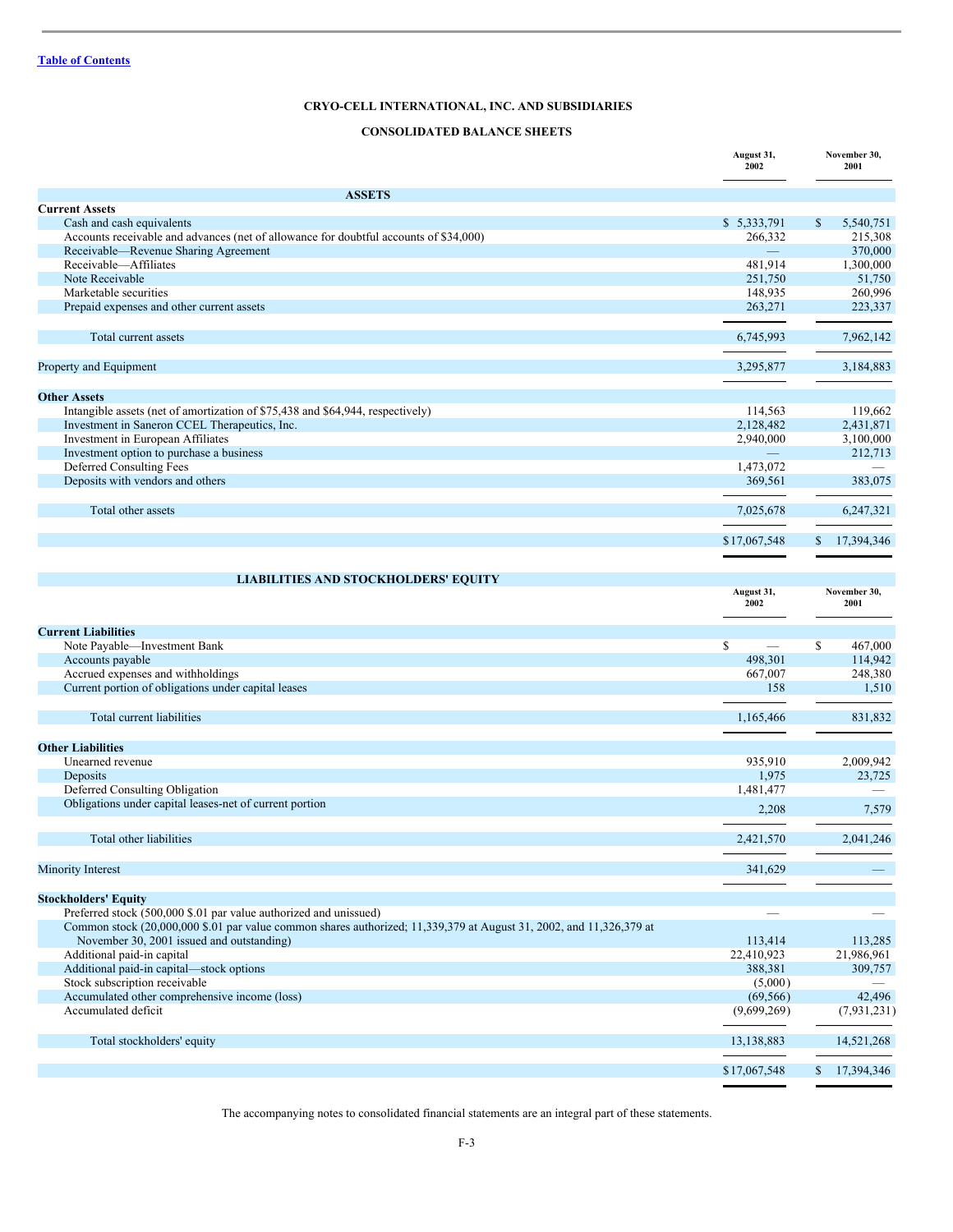# <span id="page-3-0"></span>**CONSOLIDATED STATEMENTS OF OPERATIONS AND COMPREHENSIVE INCOME (LOSS)**

|                                                                             | <b>Three Months Ended</b>                |               |                    | <b>Nine Months Ended</b> |                    |             |               |                          |
|-----------------------------------------------------------------------------|------------------------------------------|---------------|--------------------|--------------------------|--------------------|-------------|---------------|--------------------------|
|                                                                             | August 31,<br>August 31,<br>2001<br>2002 |               | August 31,<br>2002 |                          | August 31,<br>2001 |             |               |                          |
| <b>Revenue</b>                                                              |                                          | 1,894,563     |                    | \$1,414,417              | \$.                | 5,171,694   | \$            | 4,046,906                |
| <b>Costs and Expenses:</b>                                                  |                                          |               |                    |                          |                    |             |               |                          |
| Cost of sales                                                               |                                          | 614,263       |                    | 454,289                  |                    | 1,758,368   |               | 1,113,801                |
| Marketing, general & administrative expenses                                |                                          | 1,507,289     |                    | 936,729                  |                    | 3,849,711   |               | 2,686,896                |
| Research, development and related engineering                               |                                          | 80,705        |                    | 30,318                   |                    | 126,444     |               | 49,409                   |
| Provision for doubtful accounts                                             |                                          | 498,540       |                    |                          |                    | 498,540     |               |                          |
| Impairment of assets                                                        |                                          | 400,000       |                    |                          |                    | 400,000     |               |                          |
| Depreciation and amortization                                               |                                          | 120,109       |                    | 74,012                   |                    | 358,348     |               | 222,196                  |
|                                                                             |                                          |               |                    |                          |                    |             |               |                          |
| Total cost and expenses                                                     |                                          | 3,220,907     |                    | 1,495,348                |                    | 6,991,411   |               | 4,072,302                |
| <b>Operating Income (Loss)</b>                                              |                                          | (1,326,344)   |                    | (80, 931)                |                    | (1,819,717) |               | (25,396)                 |
|                                                                             |                                          |               |                    |                          |                    |             |               |                          |
| <b>Other Income and (Expense):</b>                                          |                                          |               |                    |                          |                    |             |               |                          |
| Interest Income                                                             |                                          | 15,754        |                    | 22,124                   |                    | 51,286      |               | 83,571                   |
| <b>Interest Expense</b>                                                     |                                          | (18, 881)     |                    | (402)                    |                    | (38, 348)   |               | (1,396)                  |
| Other Expense                                                               |                                          | (112,713)     |                    | $\overline{\phantom{a}}$ |                    | (112,713)   |               |                          |
| Other Income                                                                |                                          | 120,589       |                    | 212,039                  |                    | 786,810     |               | 582,181                  |
| Settlement on Litigation                                                    |                                          | (79, 175)     |                    | 119,314                  |                    | (186, 675)  |               | 119,314                  |
| Loss on Sale of Marketable Securities                                       |                                          |               |                    |                          |                    |             |               | (131, 899)               |
|                                                                             |                                          |               |                    |                          |                    |             |               |                          |
| Total other income                                                          |                                          | (74, 426)     |                    | 353,075                  |                    | 500,360     |               | 651,771                  |
| Income (loss) before minority interest and equity in earnings of affiliates |                                          | (1,400,770)   |                    | 272,144                  |                    | (1,319,357) |               | 626,375                  |
| <b>Income Taxes</b>                                                         |                                          | (184,000)     |                    | —                        |                    | (184,000)   |               | $\overline{\phantom{0}}$ |
| Equity in earnings of affiliates                                            |                                          | (193, 400)    |                    |                          |                    | (463, 389)  |               |                          |
| Minority Interest                                                           |                                          | 236,546       |                    |                          |                    | 198,708     |               |                          |
|                                                                             |                                          | (140, 854)    |                    |                          |                    | (448, 681)  |               | $\overline{\phantom{0}}$ |
| <b>Net Income (Loss)</b>                                                    | \$                                       | (1, 541, 624) | $\mathbf S$        | 272,144                  |                    | (1,768,038) | $\$$          | 626,375                  |
|                                                                             |                                          |               |                    |                          |                    |             |               |                          |
| Net income (loss) per share—basic and diluted                               | (S)                                      | 0.14)         | $\mathbb{S}$       | 0.03                     | $($ \$             | 0.16)       | $\mathsf{\$}$ | 0.06                     |
| Number of Shares Used In Computation                                        |                                          |               |                    |                          |                    |             |               |                          |
| Basic and diluted                                                           |                                          | 11,339,379    |                    | 10,384,844               |                    | 11,336,580  |               | 10,241,437               |
| Comprehensive income (loss):                                                |                                          |               |                    |                          |                    |             |               |                          |
| Net income (loss):                                                          |                                          | (1, 541, 624) |                    | 272,144                  |                    | (1,768,038) |               | 626,375                  |
| Other comprehensive income (loss)                                           |                                          |               |                    |                          |                    |             |               |                          |
| Net increase (decrease) in value of marketable securities                   |                                          | (56, 546)     |                    | 120,713                  |                    | (112,062)   |               | 90,903                   |
| Comprehensive income (loss)                                                 |                                          | (1,598,170)   |                    | 392,857                  |                    | (1,880,100) |               | 717,278                  |
|                                                                             |                                          |               |                    |                          |                    |             |               |                          |
| Comprehensive income (loss) per share—basic and diluted                     | $($ \$                                   | 0.14)         | $\mathbb{S}$       | 0.04                     | (S)                | 0.17)       | \$            | 0.07                     |

The accompanying notes to consolidated financial statements are an integral part of these statements.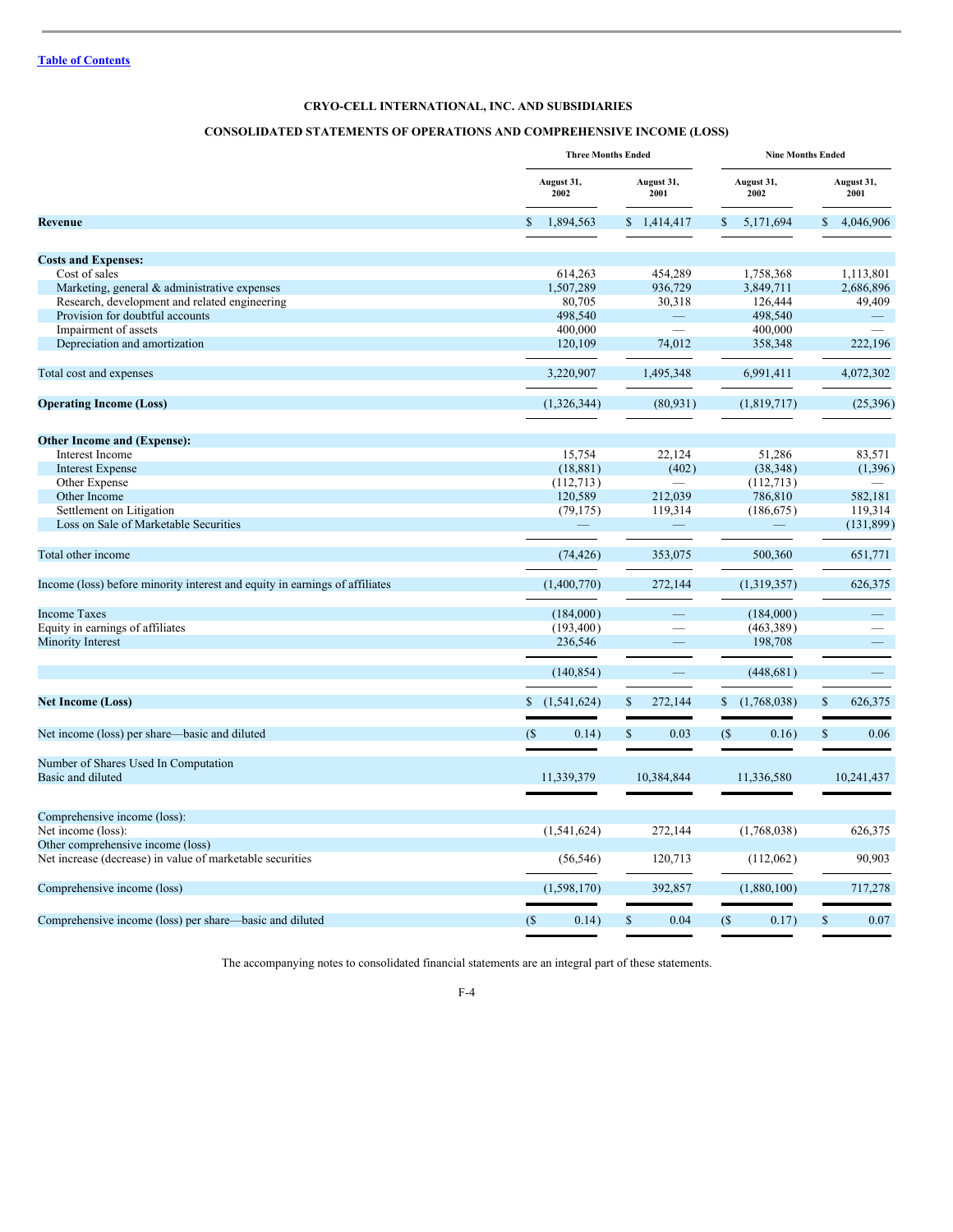#### <span id="page-4-0"></span>**CONDENSED CONSOLIDATED STATEMENTS OF STOCKHOLDERS' EQUITY FOR THE NINE MONTHS ENDED AUGUST 31, 2002 (Unaudited)**

|                                                | <b>Common Stock</b> |           | Additional         | <b>Additional</b><br>Paid-in    |  | Accumulated<br>Other           |   | Stock                              |                        | Total                   |
|------------------------------------------------|---------------------|-----------|--------------------|---------------------------------|--|--------------------------------|---|------------------------------------|------------------------|-------------------------|
|                                                | <b>Shares</b>       | Amount    | Paid-In<br>Capital | Capital<br><b>Stock Options</b> |  | Comprehensive<br>Income (Loss) |   | <b>Subscriptions</b><br>Receivable | Accumulated<br>Deficit | Stockholders'<br>Equity |
| Balance, November 30, 2001                     | 11,329,379          | \$113,285 | \$21,986,961       | 309,757<br>S.                   |  | 42,496                         |   |                                    | $(\$7,931,231)$        | \$14,521,268            |
| Gain on sale of minority interest in Stem Cell |                     |           |                    |                                 |  |                                |   |                                    |                        |                         |
| Preservation Technologies, Inc.                |                     |           | 381,091            |                                 |  |                                |   | (5,000)                            |                        | 376,091                 |
| Net decrease in value of marketable securities |                     |           |                    |                                 |  | (112,062)                      |   |                                    |                        | (112,062)               |
| Compensatory element of stock options          |                     |           |                    | 78,624                          |  |                                |   |                                    |                        | 78,624                  |
| Shares issued upon exercise of options         | 10.000              | 129       | 42,871             |                                 |  |                                |   |                                    |                        | 43,000                  |
| Net loss                                       |                     |           |                    |                                 |  |                                |   |                                    | (1,768,038)            | (1,768,038)             |
|                                                |                     |           |                    |                                 |  |                                |   |                                    |                        |                         |
|                                                | 11,339,379          | \$113,414 | \$22,410,923       | 388,381<br>S.                   |  | (69, 566)                      | S | (5,000)                            | \$ (9,699,269)         | \$13,138,883            |
|                                                |                     |           |                    |                                 |  |                                |   |                                    |                        |                         |

The accompanying notes to te consolidated financial statemens are an integral part of these statements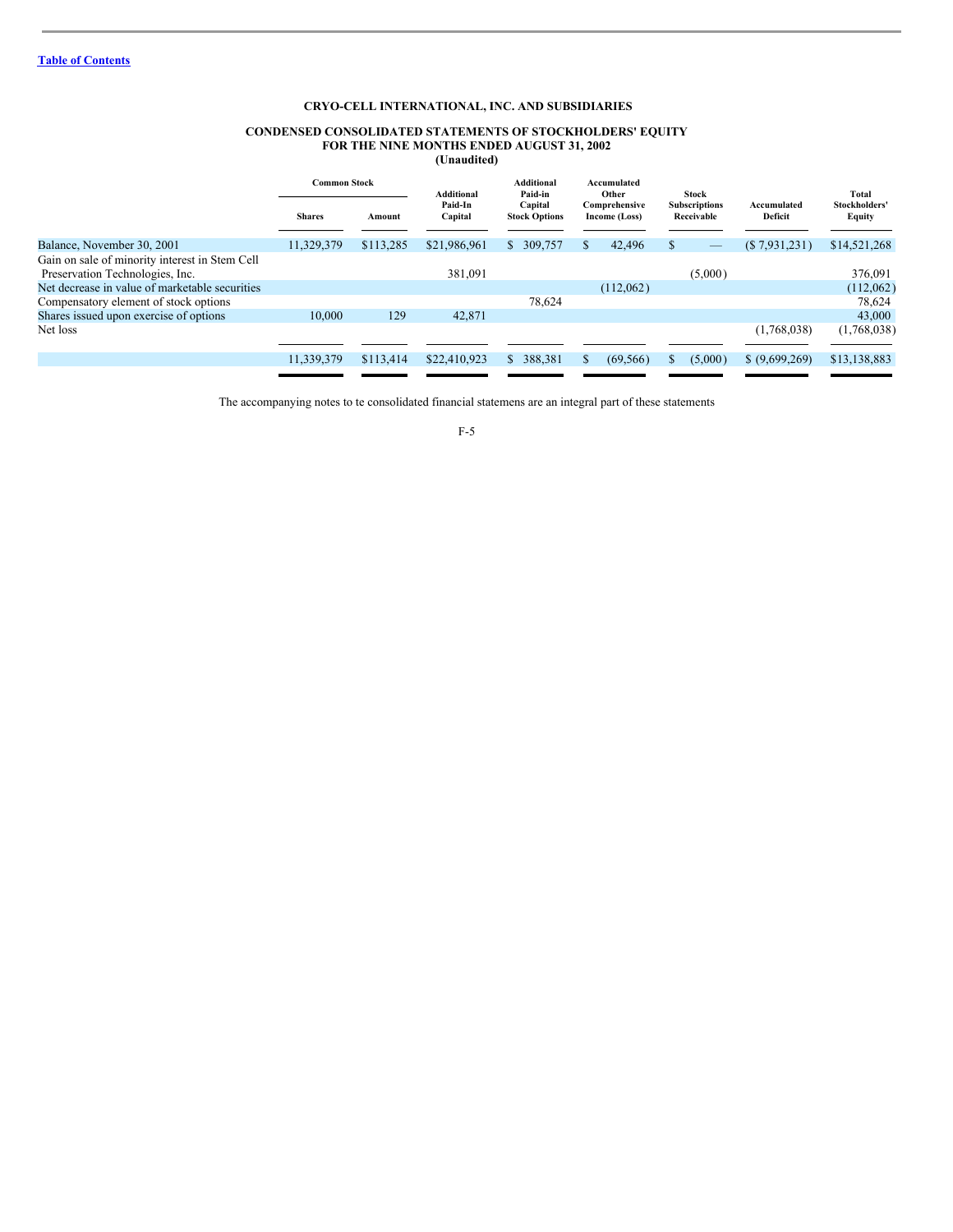# <span id="page-5-0"></span>**CONSOLIDATED STATEMENT OF CASH FLOWS**

|                                                                                   |                          | <b>Nine Months Ended</b>        |
|-----------------------------------------------------------------------------------|--------------------------|---------------------------------|
|                                                                                   | <b>August 31, 2002</b>   | <b>August 31, 2001</b>          |
| <b>Cash Flows from Operating Activities</b>                                       |                          |                                 |
| Net Income (Loss)                                                                 | (1,768,038)              | 626,375<br>S.                   |
| Adjustments to reconcile net income (loss) to cash used for operating activities: |                          |                                 |
| Unearned revenue and deposits                                                     | (195, 782)               | (331,008)                       |
| Depreciation and amortization                                                     | 415,805                  | 246,394                         |
| Loss on sale of marketable securities                                             |                          | 131,899                         |
| Compensatory element of stock options                                             | 78,624                   |                                 |
| Issuance of common stock for interest and services rendered                       |                          | 318,646                         |
| Provision for doubtful accounts                                                   | 498,540                  | $\overline{\phantom{0}}$        |
| Charge for impairment of assets                                                   | 400,000                  |                                 |
| <b>Expired options</b>                                                            | 212,713                  | $\qquad \qquad -$               |
| Equity in earnings of affiliates                                                  | 463,389                  | $\overbrace{\qquad \qquad }^{}$ |
| Minority interest                                                                 | (198, 708)               | $\qquad \qquad -$               |
| Changes in assets and liabilities:                                                |                          |                                 |
| Accounts receivable                                                               | (51,024)                 | (81, 168)                       |
| Receivable-Litigation                                                             |                          | 69,178                          |
| Receivable—Revenue Sharing Agreement                                              | $=$                      | 10,000                          |
| Receivable-Affiliate                                                              | (210, 454)               |                                 |
| Note Receivable                                                                   | (200,000)                | (100,000)                       |
| Prepaid expenses and other current assets                                         | (39, 934)                | (76, 759)                       |
| Deposits                                                                          | 13,515                   | (479,300)                       |
| Accounts payable                                                                  | 383,359                  | 1,019                           |
| Accrued expenses                                                                  | 418,627                  | (96, 569)                       |
|                                                                                   |                          |                                 |
| Net cash provided by (used for) operating activities                              | 220,632                  | 238,707                         |
|                                                                                   |                          |                                 |
| Cash flows from investing activities:                                             |                          |                                 |
| Investment in European Affiliates                                                 |                          | (1,800,000)                     |
| Loan receivable                                                                   | $\equiv$                 | 250,000                         |
| Purchases of property and equipment                                               | (887,310)                | (423, 557)                      |
| Payments for intangible assets                                                    |                          | (14, 870)                       |
|                                                                                   | (3,108)                  |                                 |
| Net cash provided by (used for) investing activities                              | (890, 418)               | (1,988,427)                     |
|                                                                                   |                          |                                 |
| <b>Cash flows from financing activities</b>                                       |                          |                                 |
| Proceeds from the sale of securities                                              | 483,767                  | 52,101                          |
| Proceeds from the issuance of common stock                                        |                          | 24,500                          |
| Proceeds from the sale of warrants                                                | $\overline{\phantom{0}}$ | 300,000                         |
| Proceeds from notes payable                                                       | 33,000                   |                                 |
| Private placement fees                                                            | (67,340)                 |                                 |
| Exercise of stock options                                                         | 43,000                   | 3,837,955                       |
| Repayments of deferred consulting obligation                                      | (22, 879)                |                                 |
| Repayment of capital leases                                                       | (6, 722)                 | (6,326)                         |
| Net cash provided by financing activities:                                        | 462,826                  | 4,208,230                       |
|                                                                                   |                          |                                 |
| Increase (decrease) in cash and cash equivalents                                  | (206,960)                | 2,458,510                       |
| Beginning of period                                                               | 5,540,751                | 2,695,794                       |
|                                                                                   |                          |                                 |
| End of period                                                                     | \$ 5,333,791             | \$5,154,304                     |
|                                                                                   |                          |                                 |
| Supplemental disclosure of cash flow information:                                 |                          |                                 |
| Interest                                                                          | \$<br>38,348             | \$<br>1,396                     |
|                                                                                   |                          |                                 |
| Income taxes                                                                      | $\mathbb{S}$             | \$                              |
|                                                                                   |                          |                                 |
| Conversion of debt and accrued interest into common stock                         | 525,250<br>\$            | \$                              |
|                                                                                   |                          |                                 |
| Deferred Consulting Obligation                                                    | \$1,501,956              | \$<br>$\qquad \qquad -$         |

The accompanying notes to consolidated financial statements are an integral part of these statements.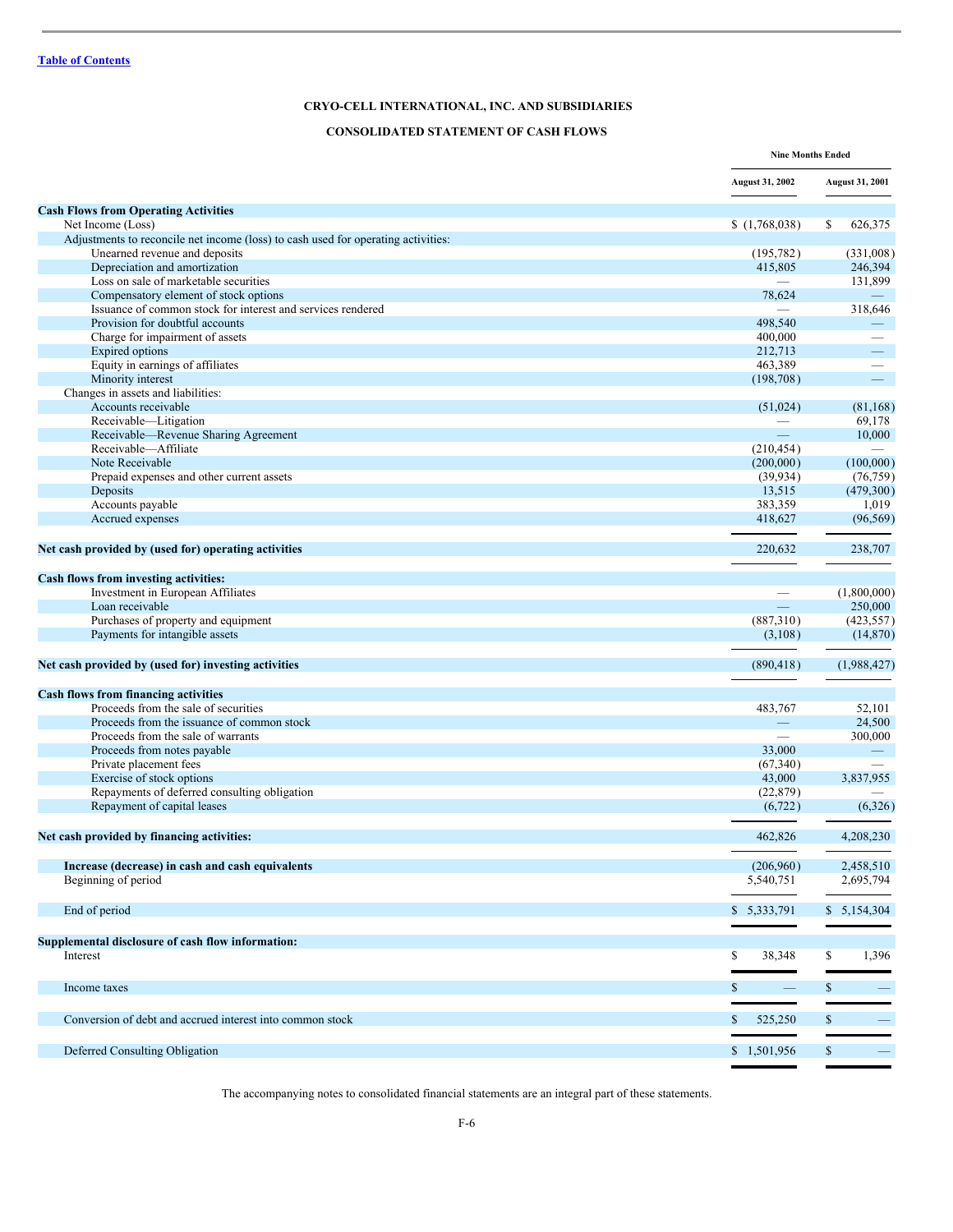## <span id="page-6-0"></span>**NOTE 1—FINANCIAL STATEMENTS**

The Condensed Consolidated Financial Statements including the Condensed Consolidated Balance Sheet as of August 31, 2002, Condensed Consolidated Statements of Operations and Comprehensive Income, and Cash Flows for the nine months ended August 31, 2002 have been prepared by the Company, without audit. In the opinion of Management, all adjustments (which include only normal recurring adjustments) necessary to present fairly the financial position, results of operations, and changes in cash flows at August 31, 2002 and for all periods presented have been made.

Certain information and footnote disclosures normally included in consolidated financial statements prepared in accordance with generally accepted accounting principles have been condensed or omitted. It is suggested that these condensed financial statements be read in conjunction with the financial statements and notes thereto included in the Company's November 30, 2001 Annual Report on Form 10-KSB.

#### **NOTE 2—COMMITMENTS AND CONTINGENCIES**

On April 6, 2000, the Company entered into a renewable two-year agreement with COLTEC, Ltd. ('CC-E') for the exclusive license to market the Company's U-Cord program in Europe. The marketing rights allow COLTEC, Ltd. to directly market the U-Cord program, sell revenue sharing agreements or further sub-license the marketing rights throughout Europe. The Company received \$1,400,000 in cash in 2000 as an up front licensing fee, of which \$465,000 and \$700,000 were recorded in fiscal 2000 and 2001, respectively. The Company has recognized the remaining \$235,000 of the licensing fee income in fiscal 2002. Pursuant to the agreement the Company is entitled to ongoing licensing fees of 10.5% to 18% of adjusted U-Cord processing and storage revenues to be generated in Europe of which \$20,454 is reflected in income in 2001.

The agreement also provided for a grant, to COLTEC, Ltd,. of a three-year option to purchase 100,000 shares of the Company's common stock at \$8.00 per share and up to 100,000 additional options at \$12.00 per share which were issued in 2001 at \$10.00 per share. Both of the options were exercised on August 28, 2001 for an aggregate of \$1,800,000 paid to the Company.

Subsequent to entering into the licensing agreement date, COLTEC, Ltd. formed a corporation, CRYO-CELL Europe, B.V. to engage in the cryogenic cellular storage business under the agreement. On September 19, 2000, the Company entered into an agreement to purchase approximately 6% of CRYO-CELL Europe, B.V. In October and November 2000, the Company paid \$1,000,000 for 38,760 shares of the capital stock of CRYO-CELL Europe, B.V. The Company owned these shares on January 24, 2001.

On September 26, 2002, the Company sent a letter to CRYO-CELL Europe, B.V. advising that CC-E was in default under the terms of the license agreement for failure to pay royalty fees. Based upon actual revenues since inception through July 2002, the Company is entitled to \$350,585 in royalty fees. Two payments were made in fiscal 2001 to the Company totaling \$57,181 leaving a balance due of \$293,404. On October 2, 2002, the Company received a letter from CC-E stating that the Company had not fulfilled its obligations under the licensing agreement. As of August 31, 2002, a reserve of \$128,540 was taken to offset the current royalty receivable. While the Company believes it has fulfilled its obligation under the contract, the Company will work with CC-E to resolve the issues that have arisen **relating to the licensee agreement.**

On October 15, 2001 the Company signed a renewable two-year agreement with CRYO-CELL De Mexico, S.A. De C.V. (CCEL MEX) whereby the Company granted CCEL MEX an exclusive license for the operation and commercialization of the CRYO-CELL U-Cord program in Mexico, Ecuador and Central America which includes the collection, processing and storage of umbilical stem cells as well as allowing CCEL MEX exclusive rights to sublicense the U-Cord program in these geographic areas. The consideration for the license to CCEL MEX is \$600,000 of which \$200,000 was paid to the Company in fiscal 2001, \$200,000 has been paid in 2002 and the balance of \$200,000 is due January 2003. The Company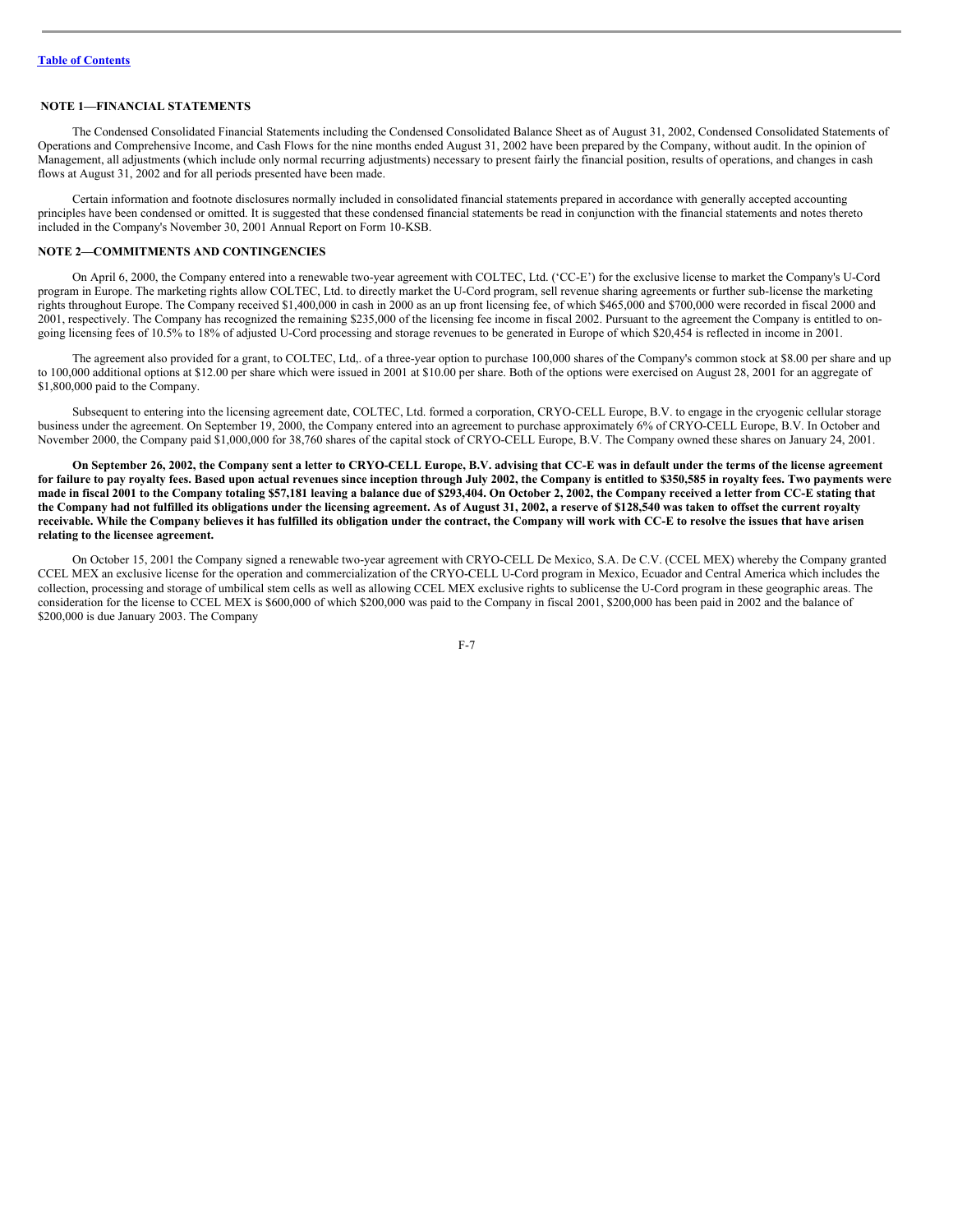# **Table of [Contents](#page-1-0)**

is entitled to on-going licensing fees of 15% to 25% of adjusted U-Cord processing and storage revenues to be generated in Mexico, Ecuador and Central America as well as 10% from the money received by CCEL MEX for the granting of sublicenses. The Company has no other obligations to CCEL MEX other than to provide technical assistance and training so that it can be self-operational. These procedures were substantially completed by November 30, 2001. Accordingly, the Company recognized \$500,000 in licensing fee income in fiscal 2001 with respect to this agreement. The Company recognized the remaining \$100,000 as licensing fee income in fiscal 2002, which is included in Other Income.

In October 2001 the Company finalized a renewable three-year contract with CRYO-CELL Middle East, Inc. (CCEL ME) for the exclusive license to market the Company's U-Cord program in Israel, the Middle East and Turkey. The agreement provides for the Company to receive \$1,000,000, (allocated \$500,000 to Israel and \$500,000 to Turkey and the Middle East). The Company is also entitled to licensing fees of 10.5% to 18% of adjusted U-Cord processing and storage revenues to be generated in the Licensed Area as well as 10% from the money received by CCEL ME for the granting of sublicenses. The Company received \$100,000 of the initial payment in fiscal 2001 and the balance was to be paid in three installments of \$200,000 due July 2002, February 2003 and November 2003 and one installment of \$300,000 due July 2004. Per the agreement the licensee had the right to cancel the Mid East portion of the agreement and apply all of the \$100,000 initial deposit toward the Israel portion of the contract. The licensee opted to cancel the Mid East license and the Company reduced each of its receivable and unearned income by **\$500,000.**

As a result of the geography reapportionment, CCEL ME has informed the Company that they will not be able to pay the remaining portion of the license fee. The Company in October 2002 has modified the terms of the license in which it has forgiven \$100,000 due in July 2002 and will forgive the remaining payments of the contract in exchange for the surrender of the warrants to acquire 100,000 shares of the Company's common stock at an exercise price of \$9.00 per share. The Company and CCEL ME have agreed to terminate these warrants and apply their current value aggregating \$1.00 toward the remaining portion of the license fee. The Company had previously recognized \$125,000 as licensing fee income. Due to the proposed revised terms of the contract, \$25,000 had to be reversed from Other Income in the current period and at August 31, 2002 the entire receivable of \$400,000 and unearned income of \$400,000 from the sale of this license has been written**off.**

# **NOTE 3—LEGAL PROCEEDINGS**

The Company is involved in the following legal proceedings:

In July 1999, the Company entered into a 20-year exclusive agreement with The Cancer Group Institute, LLC, a cancer information service. The agreement dealt with the establishment of a business for the preservation of tumor tissue relative to cancer treatment protocols. On May 23, 2002 the Company entered into a settlement agreement with The Cancer Group Institute LLC. As part of the settlement, the agreement dated July 20, 1999 between the companies is null and void. CRYO-CELL agrees to issue The Cancer Group an option to purchase twelve thousand five hundred (12,500) shares of CRYO-CELL common stock at an exercise price of \$3.75 per share and the Company paid The Cancer Group the sum of \$7,500 (Seven Thousand Five Hundred Dollars). The \$100,000 that was previously paid as an option to purchase The Cancer Group was expensed during the second quarter in fiscal 2002 and is included in Other Expenses.

On January 30, 2002, the Company was served with a complaint by its former President and Chief Operating Officer, Wanda Dearth. The complaint (Case No. **02-000811-CI-15) was filed in the**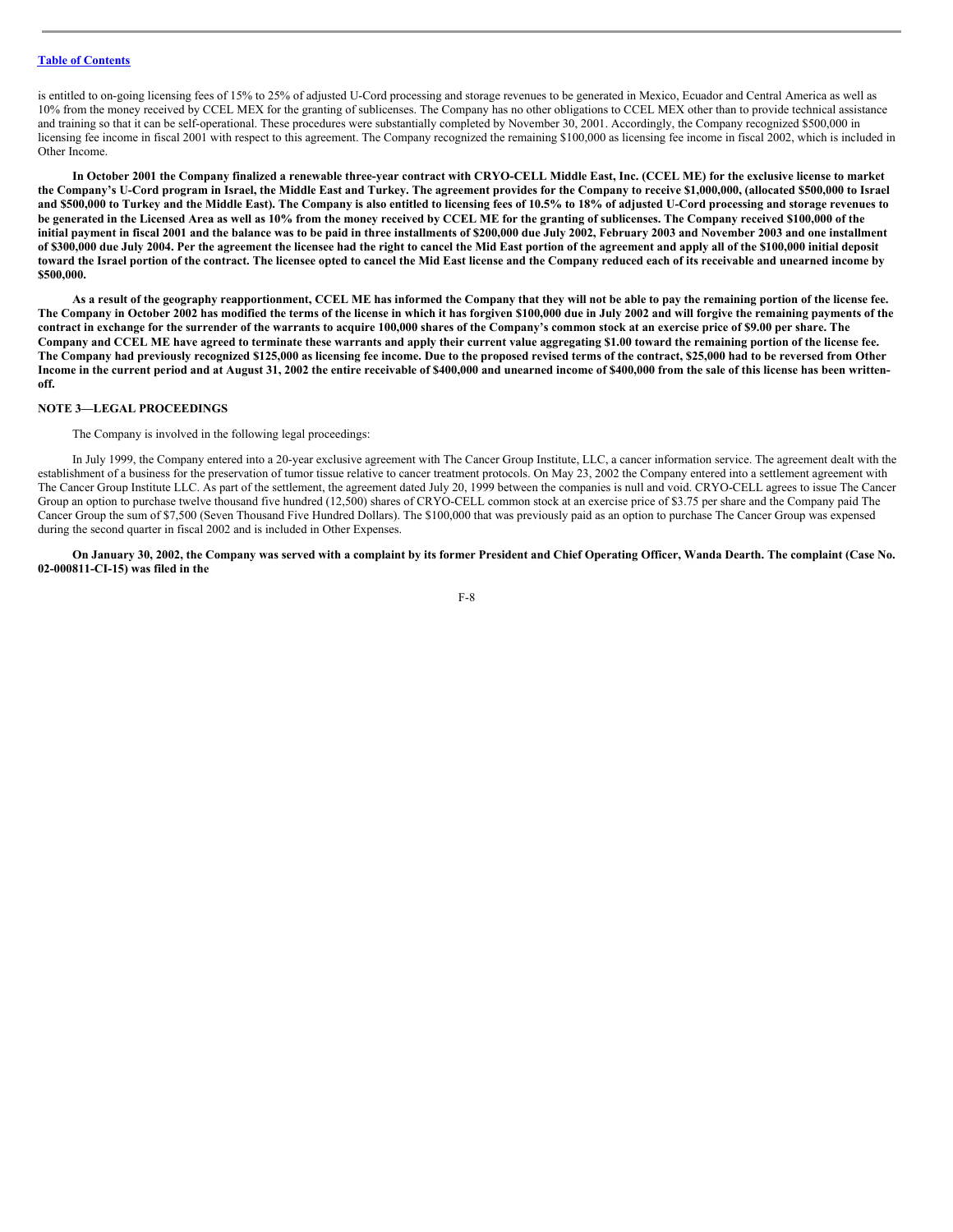Circuit Court of the Sixth Judicial Circuit of the State of Florida, Pinellas County. The complaint alleged that the Company breached an agreement with Ms. Dearth and was seeking damages and attorney's fees. The Company's Board of Directors terminated Ms. Dearth's employment on December 19, 2001. On July 31, 2002, the Company entered into a settlement agreement with Ms. Dearth with respect to employment contract issues. As part of the settlement the Company paid \$79,175.

On or about August 21, 2002, the Company was served with a complaint by its former President and Chief Operating Officer, Wanda Dearth. The complaint (Case No. 02-006665-CI-15) was filed in the Circuit Court of the Sixth Judicial Circuit of the State of Florida, Pinellas County. Management believes suit is without **merit and the Company has adequate defenses and will vigorously defend against the action.**

On February 22, 2002 the Company received a complaint filed by Pharmastem Therapeutics, Inc. in the United States District Court of Delaware (Wilmington), Case No. 02-CV-198, alleging patent infringement. Pharmastem, a Delaware corporation, has named eight companies active in cord blood banking in the suit, which seeks an injunction against the companies, an unspecified amount of damages or royalties, treble damages and attorney's fees. The Company has consulted with their patent attorney who believes that the asserted patents are not valid and even if valid, believes that CRYO-CELL's business of collecting, processing and cryopreserving cord blood cells does not infringe either of the asserted patents. The Company also notes that it believes that the corresponding patents in other jurisdictions outside the United States have been invalidated.

## **NOTE 4—STEM CELL PRESERVATION TECHNOLOGIES, INC.**

The Board of Directors of the Company declared a dividend payable in shares of common stock of the Company's subsidiary, Stem Cell Preservation Technologies, Inc. (SCPT) on July 25, 2001. The Company's shareholders of record on August 31, 2001 are to receive three (3) shares of SCPT common stock for every four (4) shares of the Company's common stock the Company's shareholders own as of the record date of August 31, 2001. An independent appraisal valued SCPT as of August 31, 2001 at \$62,500 or less than \$0.01 per share, as adjusted for the September 2001 forward split of 1,350 to 1.

The Board of Directors of the Company on August 21, 2001 set aside 1,000,000 shares of the common shares of SCPT (as adjusted for the September 2001 forward split) that CRYO-CELL International, Inc. would own after the dividend is paid for the purpose of incentives for the recruiting of and rewarding of key SCPT executives. SCPT cancelled these shares and retired these shares. As of November 30, 2001, three officers and directors of SCPT had received stock grants of 25,000 common shares each under this plan for services rendered and 925,000 common shares are available for future issuance. The fair value of the shares granted was \$1,500, which was charged to operations.

The Company's Board of Directors on August 29, 2001 granted options to purchase an aggregate of 850,000 common shares of SCPT at \$0.02 per share to four officers of the Company. The grant price was in excess of the fair value of the shares at the date of grant. Three of the officers exercised their options for 805,000 common shares and at February 28, 2002 an option for 45,000 of these shares to the Company's former President (See Legal Proceedings) was not exercised. The Board of Directors of the Company also authorized the issuance of 195,000 common shares of SCPT to Saneron CCEL Therapeutics, Inc. (See Note 5).

In July 2001, SCPT entered into a financing agreement with Financial Holdings and Investments Corp. (FHIC) whereby SCPT borrowed \$500,000 of which \$467,000 has been received as of November 30, 2001 as evidenced by an 8% interest bearing note payable no later than thirteen months from the date of the note provided SCPT shall repay \$300,000 of the principal if and when the SCPT realizes \$1,500,000 from the sale of its securities. Such sale of securities was initiated subsequent to September 11, 2001. FHIC's subsidiary is the placement agent for the sale of SCPT's securities. SCPT agreed to issue FHIC 250,000 (as per May 22, 2002 amendment below, shares reduced to 150,000) of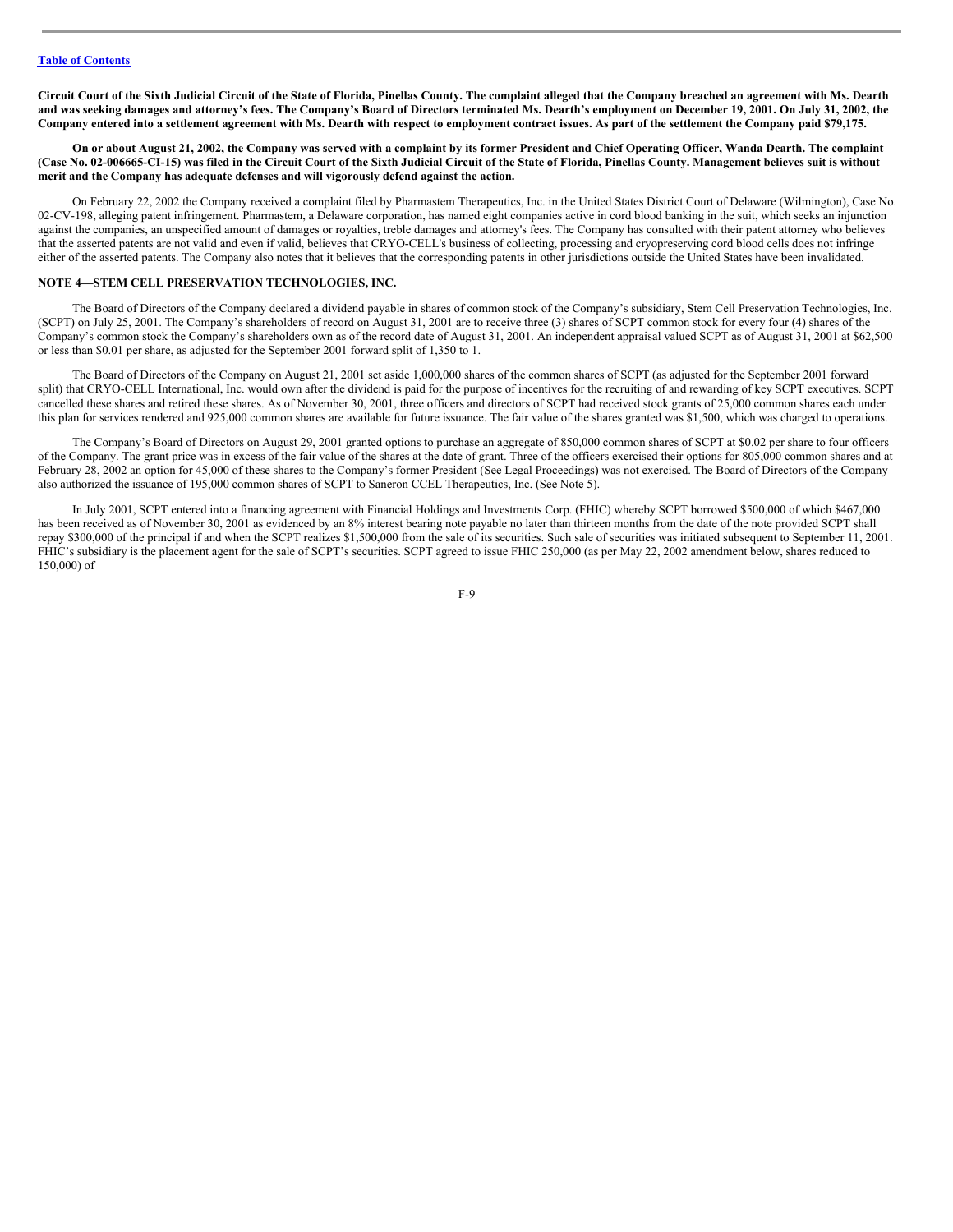# **Table of [Contents](#page-1-0)**

its common shares, as adjusted for the September 2001 forward split, as additional compensation. SCPT's counsel also received 45,000 common shares for its legal services. Both issuances of shares were valued at their fair value of \$3,400 and reflected in accompanying financial statements as deferred financing costs. SCPT used \$300,000 of the proceeds received as payment for its investment in CRYO-CELL Europe NV and CRYO-CELL Italia, S.r.l. Of the 12,870,000 issued and outstanding common shares of SCPT at November 30, 2001, the Company owned 11,500,000 (89.4%) shares. Upon payment of the dividend the Company will own approximately 3,200,000 (24.9%) shares of SCPT.

On November 1, 2001, SCPT offered for sale 1,250,000 shares of its common stock at \$2.00 per share in a private placement offering through a private placement agent, Newbridge Securities Corporation, a subsidiary of FHIC. The placement agent is to receive a commission of 10% of the gross proceeds from the offering and a non-accountable expense reimbursement of 3% of the gross sale proceeds. The Placement Agent originally was to receive warrants to acquire 25,900 common shares exercisable at \$2.20 per share. As per the May 22, 2002 debt conversion agreement (see below), the warrant issuance was cancelled in exchange for the issuance of 22,500 common shares. The number of shares purchasable under these warrants is equal to 10% of the shares sold under the private offering. The number of shares sold under the offering may be increased to 2,500,000. The offering period originally terminated on December 31, 2001 but was extended until February 28, 2002. By the closing of the offering on February 28, 2002, accredited investors subscribed for 259,000 common shares at \$2.00 per share for a total of \$518,000. \$207,060 was received by February 28, 2002 and \$238,600 of stock subscription receivable was received in March 2002. Offering costs amounted to \$121,170 of which \$67,340 was deducted from the proceeds, \$33,000 was paid in the three months ended February 28, 2002 and \$20,830 was deferred at November 30, 2001.

On May 22, 2002, FHIC agreed to convert the \$500,000 note and accrued interest thereon into 250,000 shares of SCPT's common stock and was paid an incentive fee of \$20,000 to convert the note into the common shares. The conversion agreement also required FHIC to reduce the 250,000 shares of SCPT's common stock received as additional compensation under the original terms of the July 2001 financing agreement to 150,000 shares in full satisfaction.

# **NOTE 5—INVESTMENTS IN AFFILIATES**

#### *Saneron CCEL Therapeutics, Inc.*

On October 10, 2001, the Company's subsidiary, CCEL Bio-Therapies, Inc. (CCBT), effected the July 10, 2001 merger agreement with Saneron Therapeutics, Inc. (STI) with CCBT remaining as survivor. The STI shareholders received 56.58% of the merged entity and the Company retained a 43.42% interest. Prior to the merger, CCBT was inactive and had no assets or liabilities. The agreement required the Company to (i) contribute to CCBT 260,000 shares of its common stock (which were actually issued on February 14, 2002) and 195,000 shares of common stock of its subsidiary, SCPT, (ii) convert an advance of \$150,000 to STI to capital, (iii) assign certain licenses for stem cell research between the Company, The University of South Florida and the University of South Florida Research Foundation, including all obligations that the Company had under such license agreements, and, (iv) change CCBT's name to Saneron CCEL Therapeutics, Inc. The fair value of the assets contributed by the Company aggregated \$2,377,900. STI at the merger date had a historical capital deficiency of \$10,000, which included intangible assets that were not assigned any value by its management. The intangible assets of STI consist of patents and all marketing rights thereto, licenses, research and development, and future research grants of approximately \$3,000,000, all of which were not assigned a value by management. The merger caused the recognition of \$3,248,600 in goodwill on the books of CCBT, which, as of August 31, 2002, is not considered to be impaired by management. The Company recorded a charge to operations of \$303,389 in the nine months ended August 31, 2002 for its pro rata **share of CCBT's results of**

$$
F-10
$$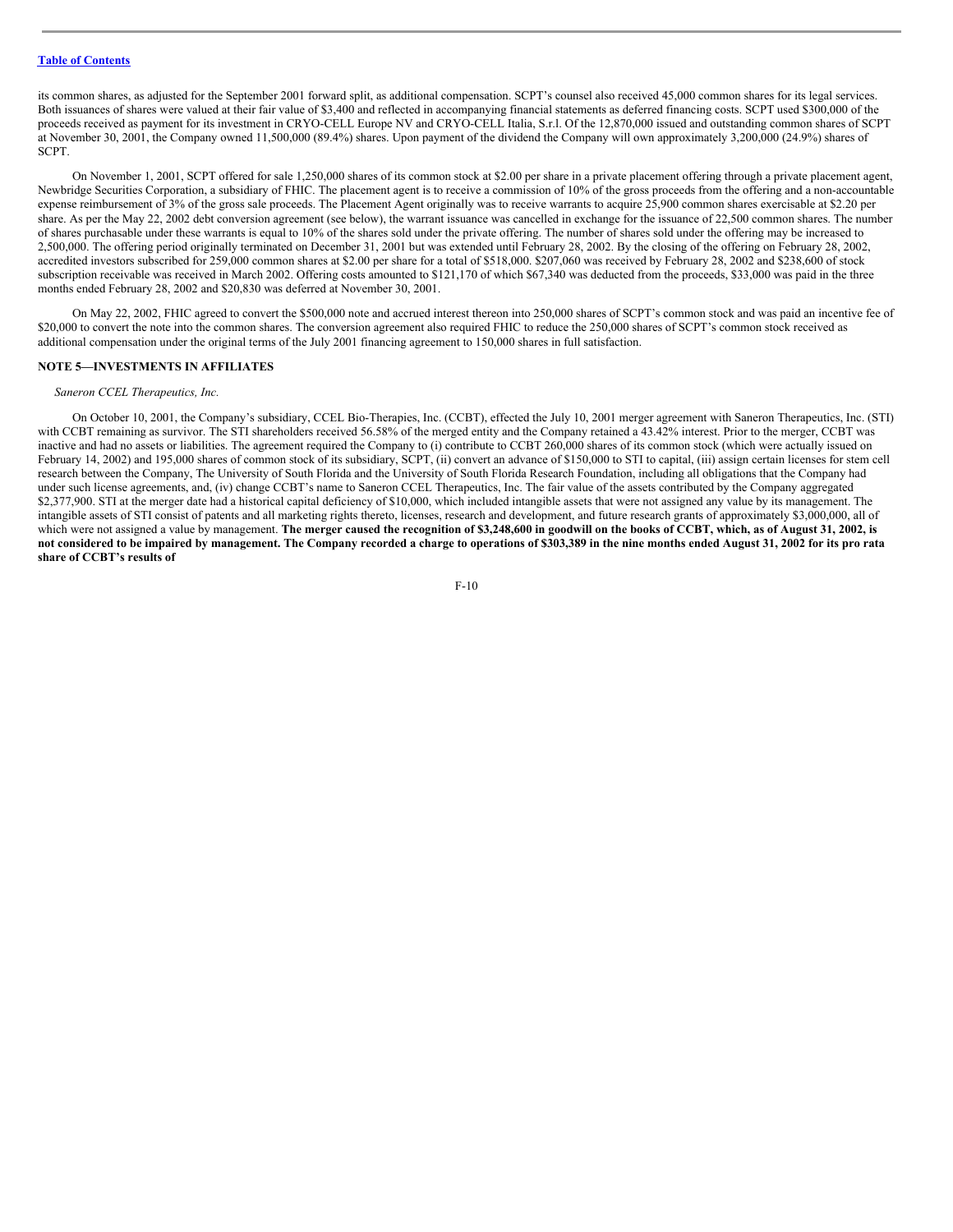# **Table of [Contents](#page-1-0)**

# **operations as required under the equity method of accounting for minority owned subsidiary.**

#### *CRYO-CELL Europe N V*

On September 28, 2000, the Company purchased a 6% equity interest in CRYO-CELL Europe, NV (CRYOC) for \$1,000,000. In October 2001 the Company's subsidiary, Stem Cell Preservation Technologies, Inc. (SCPT) acquired a 1% interest in CRYOC for \$150,000.

On October 3, 2001, the Company issued to CRYOC, 17,750 shares of the Company's common stock, whose fair value at issuance was \$112,713, as payment for an option to acquire an additional 60% interest in CRYOC for \$13,500,000. During the quarter management decided not to exercise this option and accordingly, **the Company charged to operations as other expense the cost of the option.**

#### *CRYO-CELL Italia, S.r.l.*

On August 29, 2001, the Company purchased a 21.9% interest in CRYO-CELL Italia S.r.l. ('CCI") from CRYOC for \$1,800,000. SCPT, simultaneous with its investment in CRYOC referred above, also acquired a 2.19% interest in CCI from CRYOC for \$150,000. The Company's investments in shares of CCI were in anticipation of CCI's opening of an umbilical cord blood bank within Italy, which is expected to commence operations in the Iberian Peninsula. In connection with its purchase of an interest in CCI, the Company also received a first right of refusal to purchase from CRYOC its remaining 18.91% interest in CCI. The excess of cost of the investment in CCI over the book value of Italia at the time of acquisition was approximately \$1,850,000. At August 31, 2002, this goodwill is not considered by management to be impaired. The Company reflects its effective 23.172% interest (on a combined basis with SCPT) in CCI under the equity method, which approximates the cost of the Company's cost of the equity investment. Following finalization of the dividend of the SCPT shares to shareholders of record on August 31, 2001 the Company's interest will be reduced to the extent of SCPT's interest in CCI. The final execution of this agreement is deemed to be a non-cash transaction.

In February 2002, the Italian Ministry of Health issued an ordinance restricting private cord blood collection. The statutory basis under Italian law for this action was Section 107 of the Regulation of Transfusion and Production of Blood Products, which requires that these activities be conducted by duly licensed organizations. In April and May 2002 petitions against the ordinance were brought by CCI and three mothers in separate actions. CCI and the mothers prevailed in all three circumstances resulting in the court permitting the collection and export of the cord blood specimens. The ruling is, however, under appeal. Draft blood product and banking legislation is currently pending in the Italian Parliament which includes a provision that expressly allows private cord blood banking activities within the country. The Company believes, based upon discussions with CCI management, that such legislation will be enacted in the future. While there can be no certainty that the appeal of the court ruling will fail or that legislation will pass permitting collection and export of blood specimens, CCI management has expressed its belief that CCI will be able to operate its private cord blood banking operations within the country.

In July 2002 the Company was informed by a 51% shareholder of CCI that the shares of CCI which were purchased by the Company and SCPT from CRYOC have not yet been reflected on CCI's share register and under Italian law the Company is therefore not recognized as a shareholder. On October 18, 2002, the 51% shareholder informed the Company that it will assist the Company in making the share transfer. The Company is in the process of providing the information **requested by the shareholder in order for the share transfer to meet the requirements of Italian law.**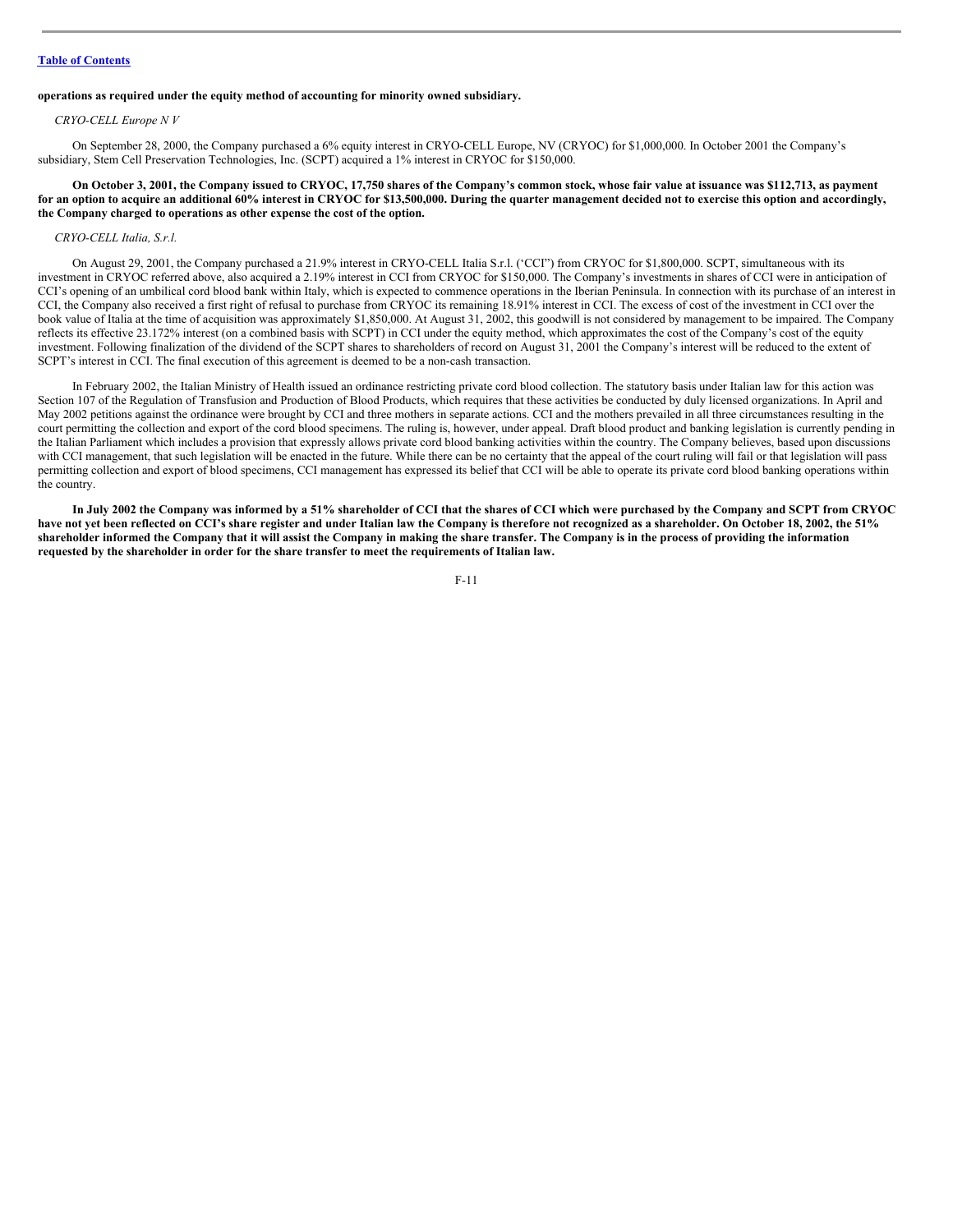# **NOTE 6—AGREEMENTS**

On June 18, 2002, Daniel D. Richard resigned from his positions as Chairman and Chief Executive Officer of the Company. John V. Hargiss was appointed to the position of Chief Executive Officer and Mercedes Walton, a Company director, was elected Chairman of the Board. The Board awarded Mr. Richard a \$250,000 retirement bonus which was recorded at May 31, 2002 and conditionally awarded, 200,000 stock options at 110% of market value at the time of grant from the Company's Stock Incentive Plan upon the successful completion of certain performance milestones. Mr. Richard will be paid \$200,000 per year over the next 10 years as part of a long-term consulting agreement with the Company. The agreement constitutes a survivor's benefit to his widow in the event of death before the expiration of the 10-year period.

#### **NOTE 7—STEM CELL PRESERVATION TECHNOLOGIES, INC. REVENUE SHARING AGREEMENT**

On August 9, 2002, the Company agreed to enter into revenue sharing agreements ('RSAs") with its majority owned subsidiary, SCPT. The Company is currently in the process of working to complete its previously declared dividend of shares of SCPT's common stock to the Company's shareholders of record on August 31, 2001. See Note 4. Pursuant to the terms of the RSAs, the Company pays an up front one time fee to SCPT in exchange for the right to receive a \$17.50 payment per each primary specimen for each year the specimen remains in storage with SCPT or its storage provider. Such payment shall be payable for all customers originating from the State of Illinois and State of New York up to a maximum of 50,000 stored specimens per state. The total fee to be paid by the Company consists of \$1,500,000 for each state, for an aggregate of \$3,000,000, with \$600,000 of the aggregate amount payable in cash and the balance payable in 645,161 shares of the Company's common stock. SCPT currently does not have any stored specimens and is anticipated to be engaged in adult stem cell preservation **no later than the third quarter of 2003.**

In August 2002, the Company paid \$600,000 in cash to SCPT. The delivery of the 645,161 shares of Company's restricted common stock is expected to be **completed in October 2002.**

# **NOTE 8—PROPERTY, PLANT & EQUIPMENT**

During the current quarter management reviewed its long-lived assets and determined that certain equipment was not being fully utilized and would be not be utilized in the foreseeable future and had suffered permanent impairment in value. The aggregate charge to operations was \$400,000 of which \$350,000 related to the Company's third generation cryogenic preservation equipment ('CCEL III'), which is being abandoned. The Company is presently continuing to evaluate the possible uses for this equipment or as parts. The net realizable value of the CCEL III is the fair value of the parts, which can be used in operations. The other \$50,000 charge **to operations is for the excess quantity of equipment.**

The Company's asset review also revealed that some of the CCEL II machines would require modifications and updates. As of August 31, 2002, \$120,000 is being accrued for the costs associated with the modifications necessary for the Company to be in the position to deploy the remaining CCEL II machines, the **Company's second-generation cryogenic preservation equipment.**

#### **NOTE 9—BAD DEBT**

On November 30, 1999, the Company entered into agreements with two investors entitling them to on-going shares in a portion of the Company's net storage **revenue generated by specimens**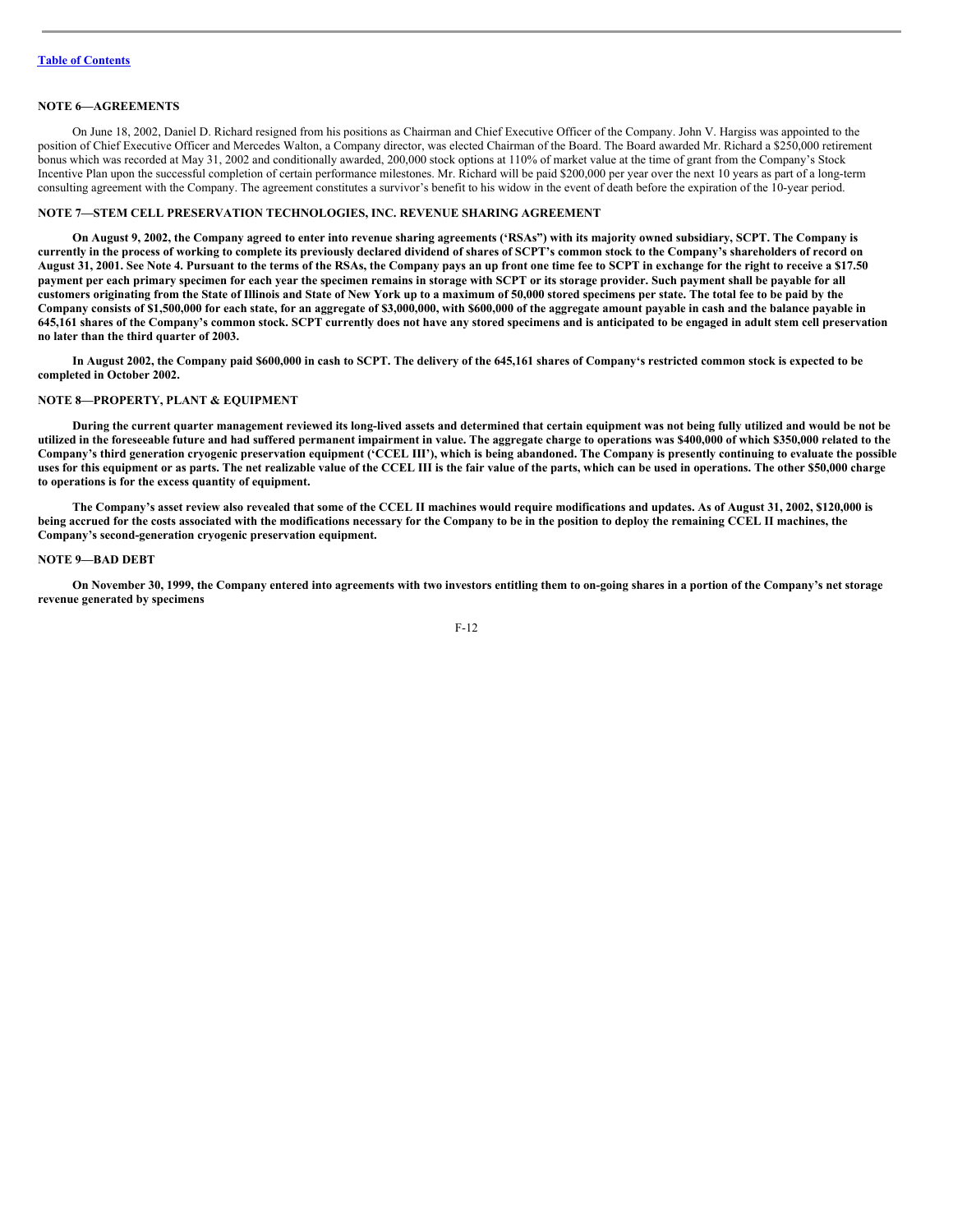originating from within the State of New Jersey for \$500,000. As of August 31, 2002, the Company received \$130,000. The agreement originally required the notes to be paid in full by May 31, 2000. The Company had extended the payment terms of these notes to August 31, 2002. The Company did not receive the final payment due. In conversations with the two investors, the Company was informed that they were unable to pay the notes. The Company is in the process of foreclosing and has deemed this receivable to be uncollectable. The remaining balance due under the terms of the contract has been fully reserved and charged to operations.

## <span id="page-12-0"></span>**Item 2.** *Management's Discussion and Analysis of Financial Condition and Results of Operation.*

CRYO-CELL International, Inc. was incorporated on September 11, 1989 in the state of Delaware. It is engaged in cryogenic cellular storage and the design and development of cellular storage devices. The Company's current focus is on the processing and preservation of umbilical cord (U-Cord™) blood stem cells for autologous/sibling use. The Company believes that it is the fastest growing commercial firm currently specializing in separated umbilical cord blood stem cell preservation. CRYO-CELL has pioneered several technologies that allow for the processing and storage of specimens in a cryogenic environment.The Company's original mission of affordability for U-Cord blood preservation remains in effect. These technologies include a process for the storage of fractionated (separated) U-Cord stem cells and the development and patenting of the first computer controlled, robotically operated cryogenic storage system. Its headquarters facility in Clearwater, Florida handles all aspects of its business operations including the processing and storage of specimens.

The following is a discussion and analysis of the financial condition and results of operations of the Company for the nine months and the quarter ended August 31, 2002 as compared to the same period of the prior year.

## *Stem Cell Preservation Technologies, Inc.*

On July 25, 2001, the Board of Directors of CRYO-CELL International, Inc. announced that the Company will declare and distribute a stock dividend in the shares of its wholly-owned subsidiary, Stem Cell Preservation Technologies, Inc. ('SCPT'). SCPT is a development stage company, which will be involved in the development of marketing programs for the collection and preservation of adult stem cells.

All shareholders of record of CRYO-CELL on August 31, 2001 are expected to receive a distribution of three shares of SCPT common stock for every four shares of CCEL that they owned on the record date. The payment date of the shares to be distributed will follow the anticipated effective date of a registration statement. In June 2002, SCPT filed a registration statement and is in the process of responding to comments from the Securities and Exchange Commission. Upon the effective date of the registration statement and distribution of the shares, shareholders will be able to sell one-third of their shares immediately and the remaining two-thirds equally over the two years following the effective date.

Prior to the spin off of SCPT and continuing thereafter the Company and SCPT will be partners in the sharing of certain revenues earned by SCPT. In exchange for \$3,000,000 in cash and common stock (\$600,000, cash, \$2,400,000, common stock) the Company is to receive in perpetuity a fixed portion of all income derived from the storage of stem cells, for up to 50,000 specimens originating from customers in the states of New York and Illinois.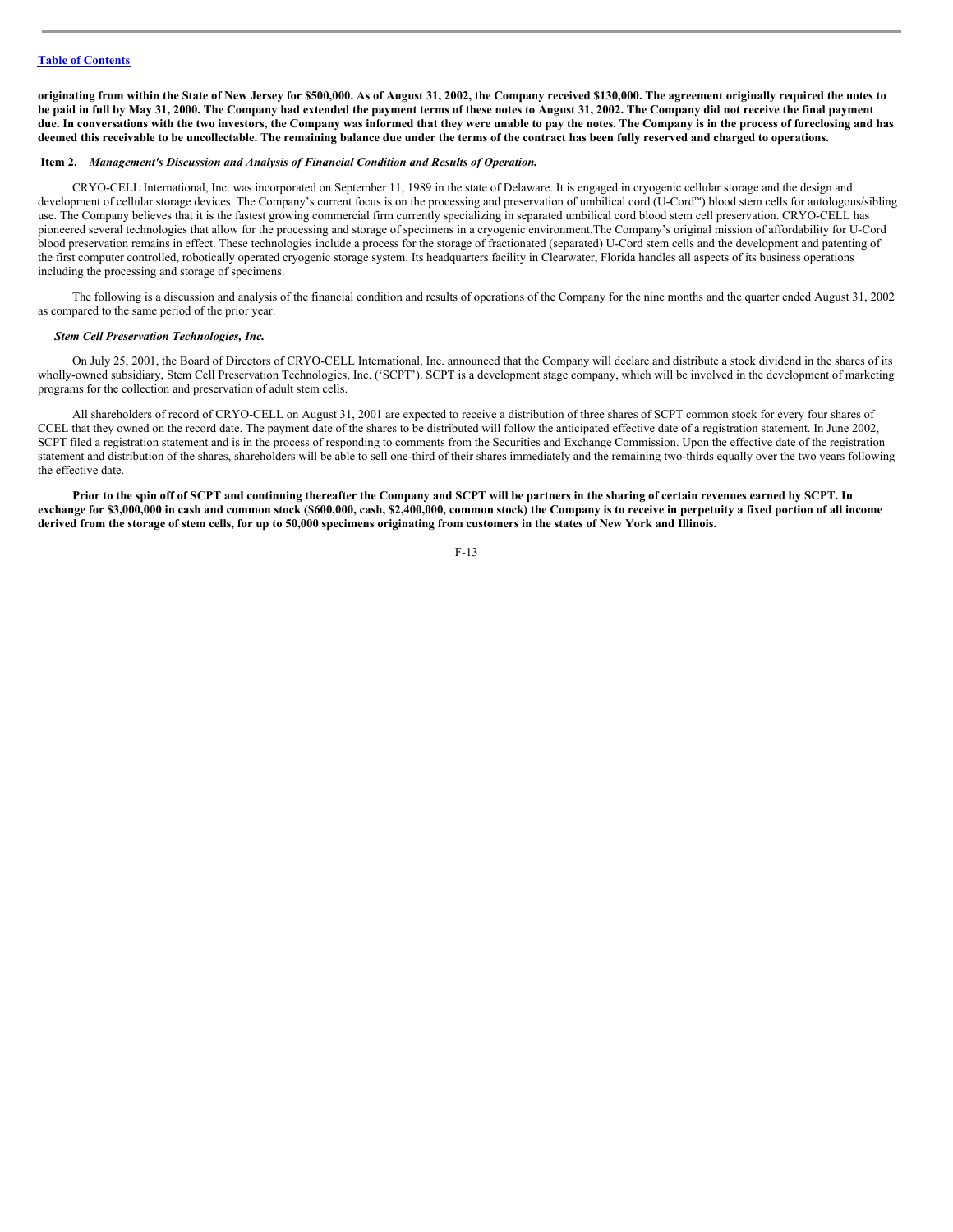#### *Saneron CCEL Therapeutics, Inc.*

In February 2000, the Company, through its subsidiary CCEL BIO-THERAPIES, Inc., entered into a research agreement with the University of South Florida at Tampa to collaborate on a technology for the potential treatment of a number of debilitating degenerative diseases. The research project is to be conducted at the University's laboratory facilities. In March 2000, the Company transferred \$200,000 to CCEL BIO-THERAPIES, Inc. to meet its funding commitment. CCEL BIO-THERAPIES, Inc. and the University are co-assignees of a filed patent application covering the technology. An application has been made for federal grants (STTR research grants) on behalf of CCEL BIO-THERAPIES, Inc. In addition, an application was filed for a State of Florida I-4 (now Hi-Tech Corridor) matching grant. The Company has been granted worldwide marketing rights for any product developed as a result of this research program. Under the terms of the agreement, the University will receive standard royalty payments on any future product sales. In February 2001, the Company paid the University an initial \$100,000 license payment with the issuance of 15,000 shares of the Company's common stock. In May 2001, the Company paid the University the first two benchmark payments totaling \$200,000 with the issuance of 50,000 shares of the Company's common stock. The University was awarded the Hi-Tech Corridor grant in the amount of \$100,000. In September 2001, CCEL BIO-THERAPIES was awarded the STTR grant in the amount of \$107,000.

In October 2001, Saneron Therapeutics, Inc. merged into CCEL Bio-Therapies, Inc., which then changed its name to Saneron CCEL Therapeutics, Inc. As part of the merger, the Company contributed 260,000 shares of its common stock and 195,000 shares of common stock of SCPT. The world marketing rights granted through licenses to Saneron and CCEL BIO-THERAPIES, INC. have been assigned to the merged company. Saneron CCEL Therapeutics, Inc. has been granted patents in many countries throughout the world for the therapeutic use of sertoli cells. Intellectual property for human cord blood as a source of stem cells has been filed jointly by the University of South Florida and Daniel D. Richard and has been assigned to Saneron CCEL Therapeutics, Inc. At the conclusion of the merger the Company retained a 43.42% minority interest in Saneron CCEL Therapeutics, Inc. The Company recognized an expense of \$303,389 for the nine months ended August 31, 2002 under the equity method of accounting from this minority owned subsidiary.

## In September 2002, Saneron CCEL Therapeutics, Inc., Collagen Matrix, Inc. and the University of South Florida were awarded a Florida High Tech Corridor grant in the amount of \$131,000 to conduct research on the use of sertoli cells and collagen matrices to treat peripheral nerve injury.

#### *International Expansion*

**Europe.** On April 6, 2000, the Company entered into a renewable agreement with COLTEC, Ltd. for the exclusive license to market the Company's U-Cord program in Europe. The marketing rights allow

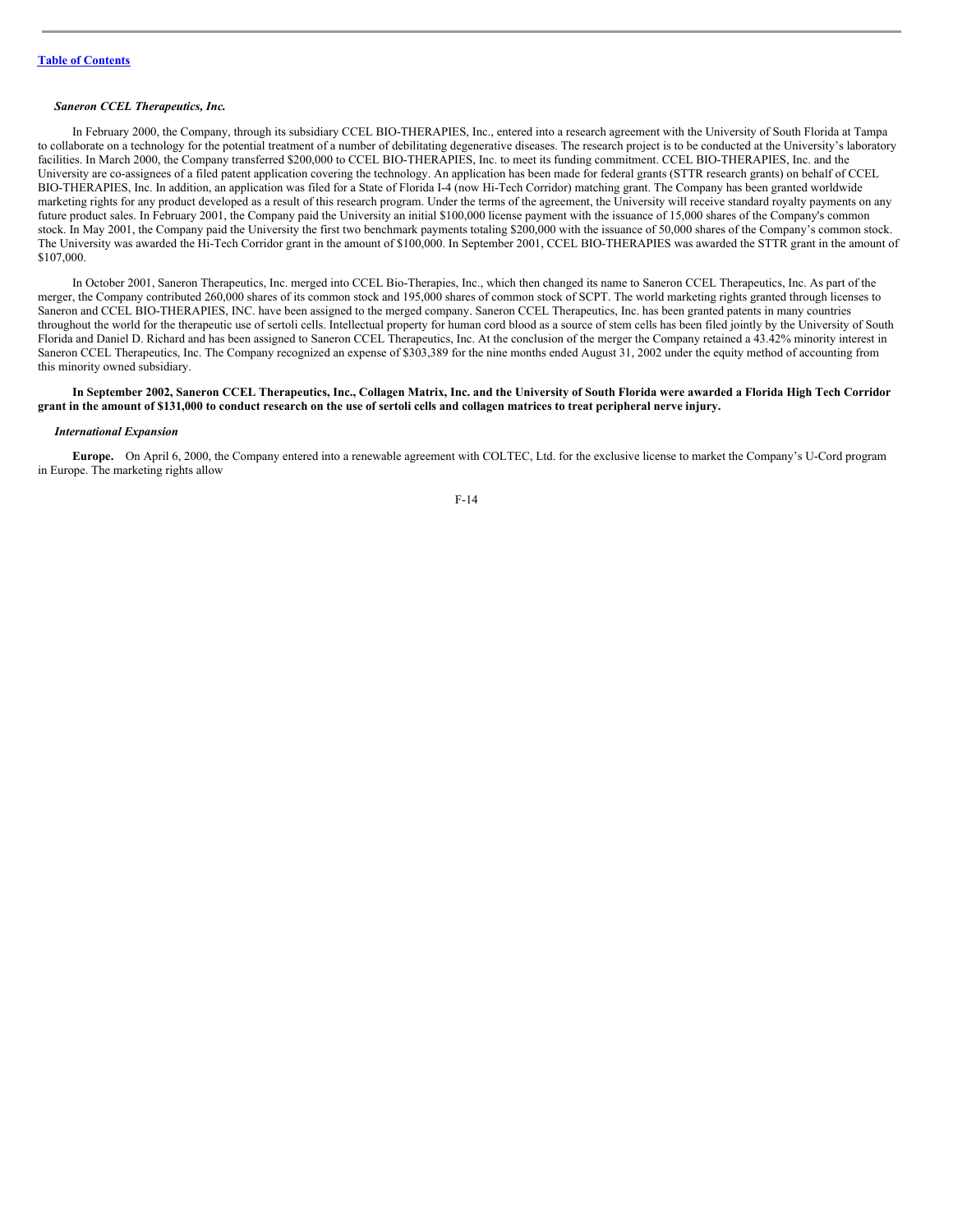COLTEC, Ltd. to directly market the U-Cord program, sell revenue sharing agreements or further sub-license the marketing rights throughout Europe. The Company received \$1,400,000 in cash for the marketing license and will receive royalties of 10.5% to 18% of adjusted U-Cord processing and storage revenues to be generated in Europe, and granted COLTEC, Ltd. a three year option to purchase 100,000 shares of the Company's common stock (\$8.00 exercise price) and will issue up to 100,000 additional options (\$10.00 exercise price), as needed, to facilitate sales of sub-licensing and/or revenue sharing agreements in Europe. Both of the options were exercised on August 28, 2001 **for an aggregate of \$1,800,000**. Subsequent to the licensing agreement date, COLTEC, Ltd. formed a corporation, CRYO-CELL Europe, B.V. to engage in the cryogenic cellular storage business under the agreement. On September 19, 2000 the Company entered into an agreement to purchase approximately 6% of CRYO-CELL Europe, B.V. In October and November 2000, the Company paid \$1,000,000 for 38,760 shares of the capital stock of CRYO-CELL Europe, B.V. The Company owned these shares on January 24, 2001.

On September 26, 2002, the Company sent a letter to CRYO-CELL Europe, B.V. advising that COLTEC, Ltd. was in default under the terms of the license agreement. Based upon actual revenues since inception through July 2002, the Company is entitled to \$350,585. Two payments were made in fiscal 2001 to the Company totaling \$57,181 leaving a balance due of \$293,404. On October 2, 2002, the Company received a letter from COLTEC, Ltd. stating that the Company had not fulfilled its obligations under the contract. As of August 31, 2002, a reserve of \$128,540 was taken to offset the current royalty receivable.

On August 28, 2001, the Company entered into an agreement with CRYO-CELL Europe, N.V. to purchase 21.9% of CRYO-CELL Italia, Srl ('CCI') from CRYO-CELL Europe's equity in this emerging business entity. SCPT purchased 2.19% of CCI for \$150,000 in cash. The Company will receive a portion of the processing and storage fees generated by CRYO-CELL Italia's operations. The Company's equity purchase of \$1,800,000 was facilitated by the exercise of previously issued stock options. **In July 2002** the Company was informed by a 51% shareholder of CCI that the shares of CCI that were purchased by the Company and SCPT from CRYOC have not yet been reflected on CCI's register. The Company is currently in the process of investigating this issue, which may require further action by the Company in order for the **share transfer to meet the requirements of Italian law.**

On October 3, 2001, the Company issued CRYO-CELL Europe, N.V. 17,750 shares of the Company's common stock for payment of an option to acquire an additional 60% interest in CRYO-CELL Europe, N.V. for \$13,500,000. Management decided in the current quarter not to exercise the option and charged the option's cost to operations.

Mexico. On June 13, 2001, the Company entered into an agreement as amended in October 2001, for the exclusive license to market the Company's U-Cord program in Mexico. The license allows CRYO-CELL de Mexico to directly market and operate the U-Cord program throughout Mexico, Central America and Ecuador. The initial cost of the license is \$600,000 and the Company will receive licensing fees of 15% and 25% of the adjusted U-Cord processing and storage revenues generated in Mexico and Central America. The agreement required CRYO-CELL de Mexico to purchase 100,000 warrants at \$1.00 each to purchase 100,000 shares of the Company's common stock at an exercise price of \$8.00 per share. As of August 31, 2002, \$300,000 was received. On October 18, 2002, subsequent to the balance sheet date, the Company received an installment of \$100,000. The remaining payment is due in January 2003.

**Israel/Middle East.** In October 2001 the Company finalized a renewable three-year contract with CRYO-CELL Middle East, Inc. (CCEL ME) for the exclusive license to market the Company's U-Cord program in Israel, the Middle East and Turkey. The agreement provides for the Company to receive \$1,000,000, (allocated \$500,000 to Israel and \$500,000 to Turkey and the Middle East). The Company is also entitled to licensing fees of 10.5% to 18% of adjusted U-Cord processing and storage revenues to be generated in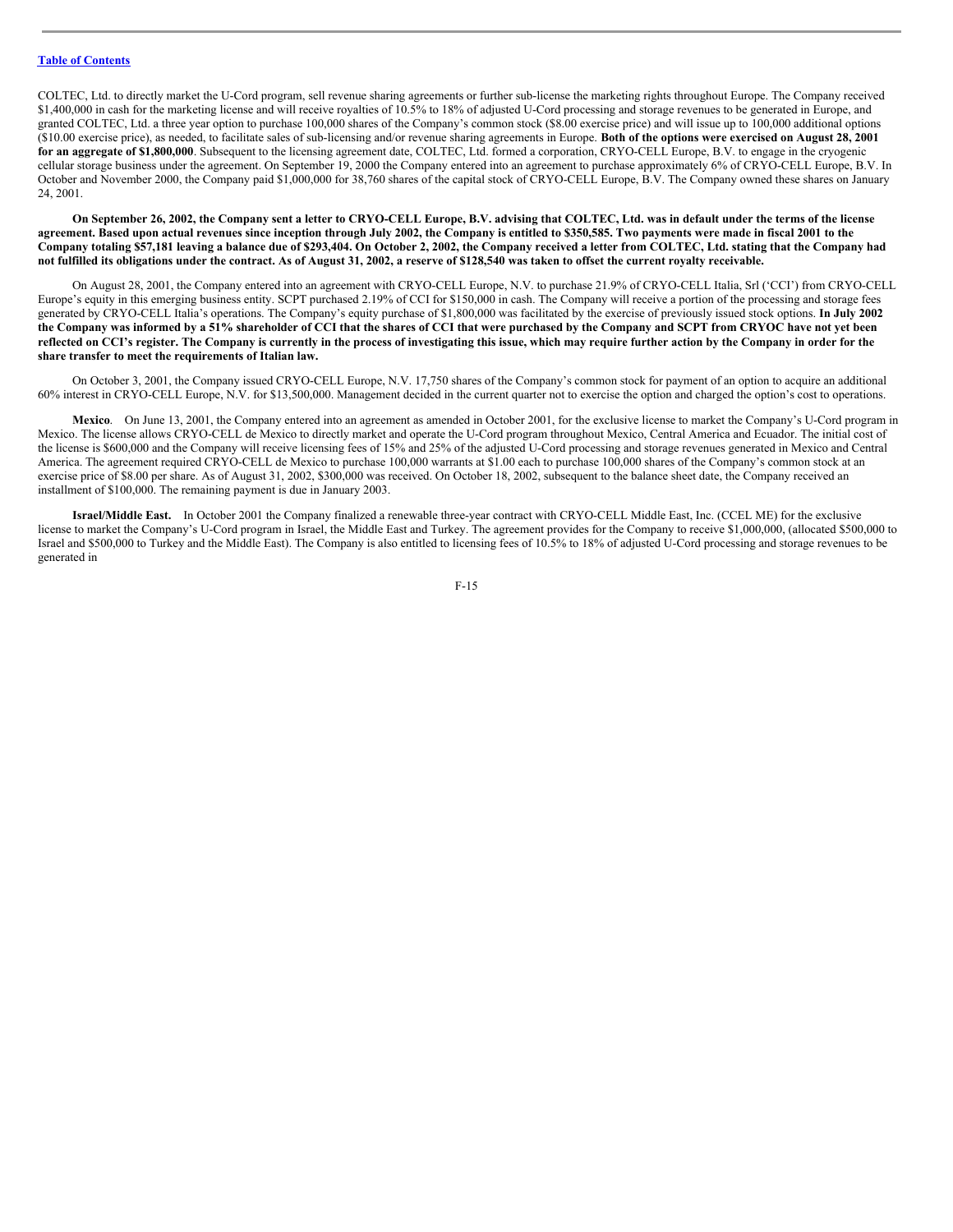# **Table of [Contents](#page-1-0)**

the Licensed Area as well as 10% from the money received by CCEL ME for the granting of sublicenses. The Company received \$100,000 in fiscal 2001 and the balance was to be paid in three installments. Per the agreement the licensee had the right to cancel the Mid East portion of the agreement and apply all of the \$100,000 initial deposit toward the Israel portion of the contract. The licensee opted to cancel the Mid East license. Due to the Israeli economy, CCEL ME has informed the Company that they will not be able to pay the remaining portion of the license fee. In October 2002, the Company modified the terms of the license. The Company has forgiven the remaining balance due in exchange for the surrender of the warrants to acquire 100,000 shares of the Company's common stock at an exercise price of \$9.00 per share. The Company and CCEL ME have agreed to terminate these warrants and apply their current value aggregating \$1.00 toward the remaining portion of the license fee.

#### *Results of Operations*

*Revenues*. Revenues for the nine months ended August 31, 2002 were \$5,171,694 as compared to \$4,049,906 for the same period in 2001 representing a 28% increase. The revenues for the nine months ended August 31, 2001 include \$750,000 from the sale of a Revenue Sharing Agreement and no corresponding revenue in 2002. Therefore, actual processing and storage revenue from sales to customers increased \$1,874,788 or 57% in 2002. This increase in revenues is attributable to the significant growth in the processing and storage revenue derived from the Company's U-Cord<sup>TM</sup> stem cell program. The Company believes that the growth is a result of the increasing effectiveness of its various marketing programs. The upward sales trend has continued into the fourth quarter of fiscal 2002.

*Cost of Sales*. Cost of sales for the nine months ended August 31, 2002 was \$1,758,368 or 34% of revenues as compared to \$1,113,801 or 33.8% of revenues in 2001. The cost of sales for both periods represents the associated expenses directly resulting from the processing and testing of the U-Cord™ specimens in the Company's laboratory in Clearwater, Florida.

*Marketing, General and Administrative Expenses*. Marketing, general and administrative expenses during the nine months ended August 31, 2002 were \$3,849,711 as compared to \$2,686,896 in 2001. The increase in marketing, general and administrative expenses reflects, in part, the related expenses associated with the growth of the Company's cellular storage program. During the current period SCPT incurred initial costs of \$310,594 associated with its plan to develop its stem cell processing and storage operations. Additionally the current period included the non-recurring retirement bonus awarded to the Company's former CEO (\$250,000) and **additional legal fees due to continuing litigation (\$190,000).**

Stem Cell Preservation Technologies, Inc. marketing, general and administrative expenses during the nine months ended August 31, 2002 were \$310,594. The expenses incurred are primarily related to salaries and professional fees associated with the continuing development of the company.

*Research, Development and Related Engineering Expenses*. Research, development and related engineering expenses for the nine months ended August 31, 2002, were \$126,444 as compared to \$49,409 in 2001. As of August 31, 2002, \$120,000 was being accrued for the costs associated with the modifications necessary for the Company to be in the position to deploy the Company's remaining second-generation cryogenic preservation equipment ('CCEL II'). The expenses incurred in 2001 reflect the funding of the research project between the Company's subsidiary, CCEL Bio-Therapies, Inc., and the University of South Florida at Tampa.

During the period since its inception, the Company's research and development activities have principally involved the design and development of its cellular storage systems ("CCEL Cellular Storage System") and in securing patents on same. The Company believes that its long-term cellular storage units can provide an improved ability to store cells or other material in liquid nitrogen, its vapors or other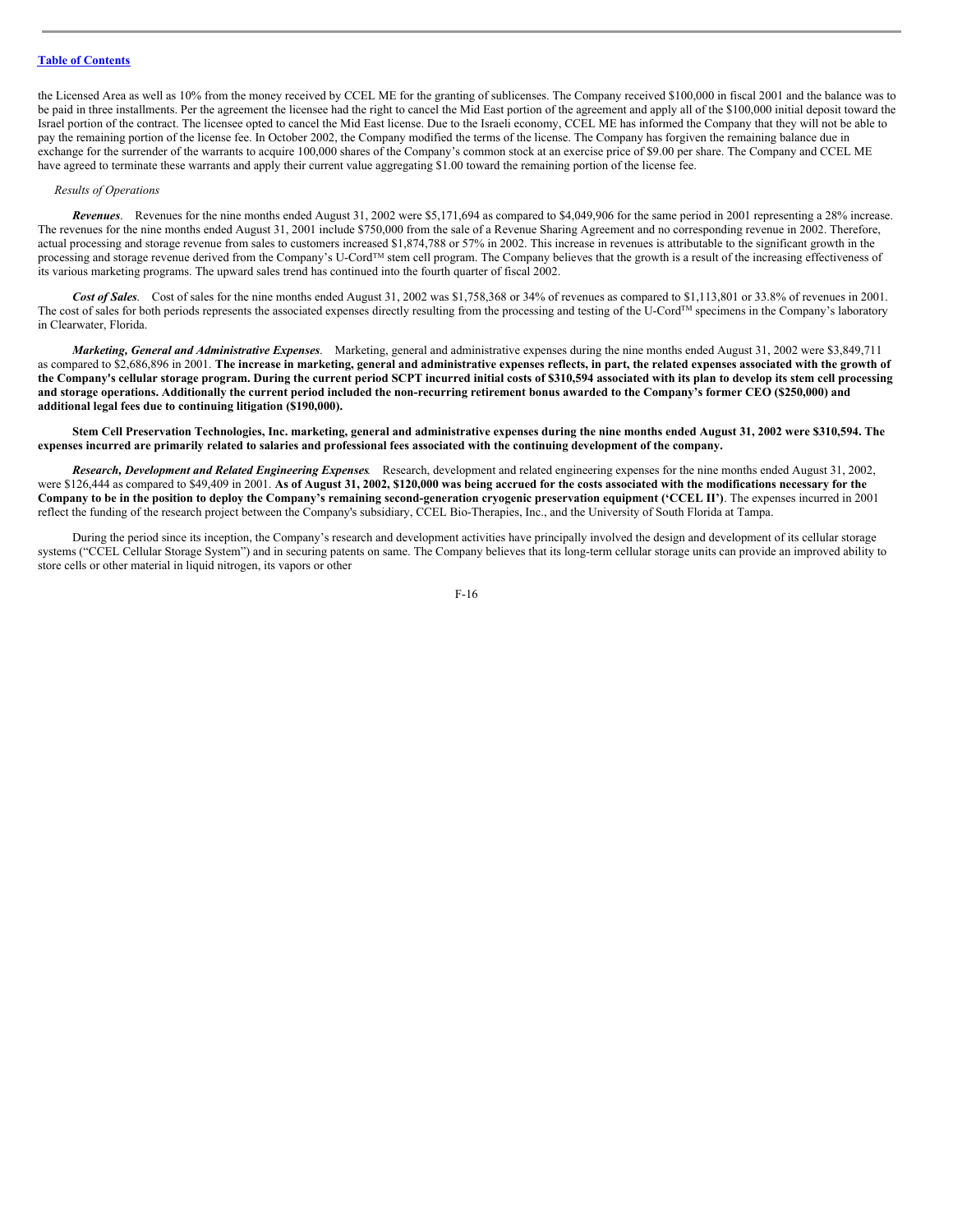media. The units are controlled by a computer system, which robotically inserts vials in pre-selected storage areas inside the chamber. Additionally, the stored material can be robotically inserted or retrieved by computer on an individual basis without all of the remaining specimens being exposed to ambient temperature. The efficient use of storage space and a dual identification system for inventory control is a competitive advantage for the Company. The Company is the assignee of all patents on the units.

*Impairment of Asset*. During the current quarter management reviewed its long-lived assets and determined that certain equipment was not being fully utilized and would be not be utilized in the foreseeable future and had suffered permanent impairment in value. The aggregate charge to operations was \$400,000 of which \$350,000 related to the Company's abandonment of its third generation cryogenic preservation equipment. The Company is presently continuing to evaluate the possible uses for this equipment or as parts. The net realizable value of the CCEL III is the fair value of the parts, which can be used in operations. The other \$50,000 charge to operations is for the excess quantity of equipment.

*Bad Debts*. On November 30, 1999, the Company entered into agreements with two investors entitling them to on-going shares in a portion of the Company's net storage revenue generated by specimens originating from within the state of New Jersey for \$500,000 of which \$130,000 has been paid. The balance was to be paid in full by May 31, 2000. The Company had extended the payment terms of these notes to August 31, 2002. The Company did not receive the final payment due. The investors informed the Company that they were unable to pay the notes. The Company is in the process of foreclosing and has deemed this receivable to be uncollectable. The remaining balance has been fully charged to operations in the current period.

## *Liquidity and Capital Resources*

At August 31, 2002, the Company had cash and cash equivalents of \$5,333,791 as compared to \$5,540,751 at August 31, 2001. The decrease in cash and cash equivalents was primarily attributable to the funding of property and intangible asset acquisitions of \$890,418 and the repayment of debt of \$29,601. The Company's operations generated \$220,632 in cash flow and the sale of SCPT's securities and proceeds from debt generated \$492,427.

Through August 31, 2002, the Company's sources of cash have been from sales of its U-Cord program to customers, and the sales of Revenue Sharing Agreements.

The Company anticipates that its cash on-hand, cash flows from operations and receivables from its agreements will be sufficient to fund its growth for the foreseeable future. Cash flows from operations will depend primarily on the success of obtaining increasing revenues resulting from its umbilical cord blood cellular storage marketing campaign and the receipt of royalties and fees from its licensees and affiliates.

Since inception SCPT's costs and expenses have been funded by capital contributions, advances from CRYO-CELL, from the sale of Revenue Sharing Agreements to CRYO-CELL, from the sale of a promissory note for \$500,000, which was converted into SCPT's capital stock, and from the sale of common stock. To date cash has been expended primarily for the development of SCPT's business plan.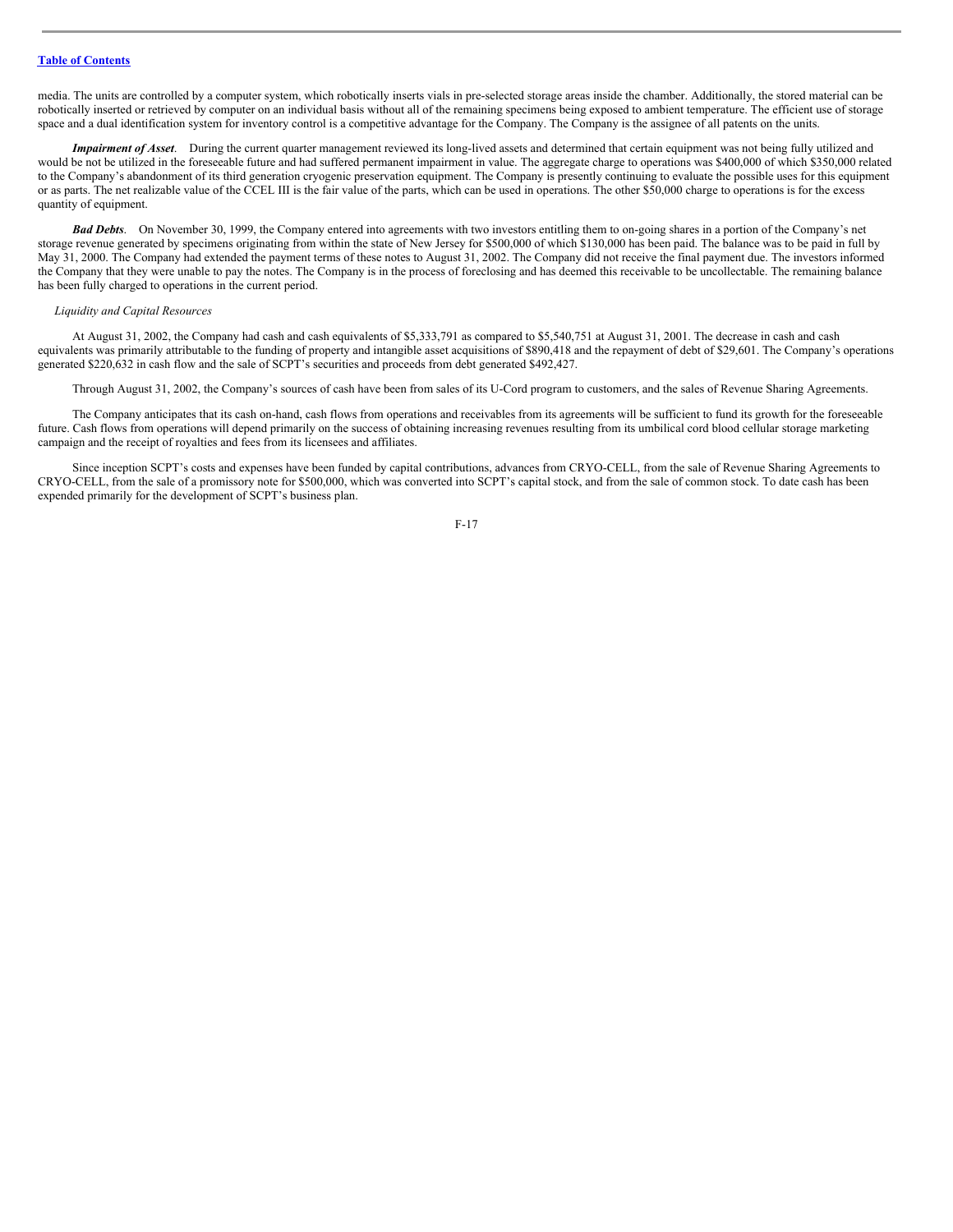## <span id="page-17-0"></span>**Item 3.** *Controls and Procedures*

Based on their most recent review, which was completed within 90 days of the filing of this report, the Company's principal executive officer and principal financial officer have concluded that the Company's disclosure controls and procedures are effective to ensure that information required to be disclosed by the Company in the reports that it files or submits under the Securities Exchange Act of 1934, as amended, is accumulated and communicated to the Company's management, including its principal executive officer and principal financial officer, as appropriate to allow timely decisions regarding required disclosure and are effective to ensure that such information is recorded, processed, summarized and reported within the time periods specified in the SEC's rules and forms. There were no significant changes in the Company's internal controls or in other factors that could significantly affect those controls subsequent to the date of their evaluation.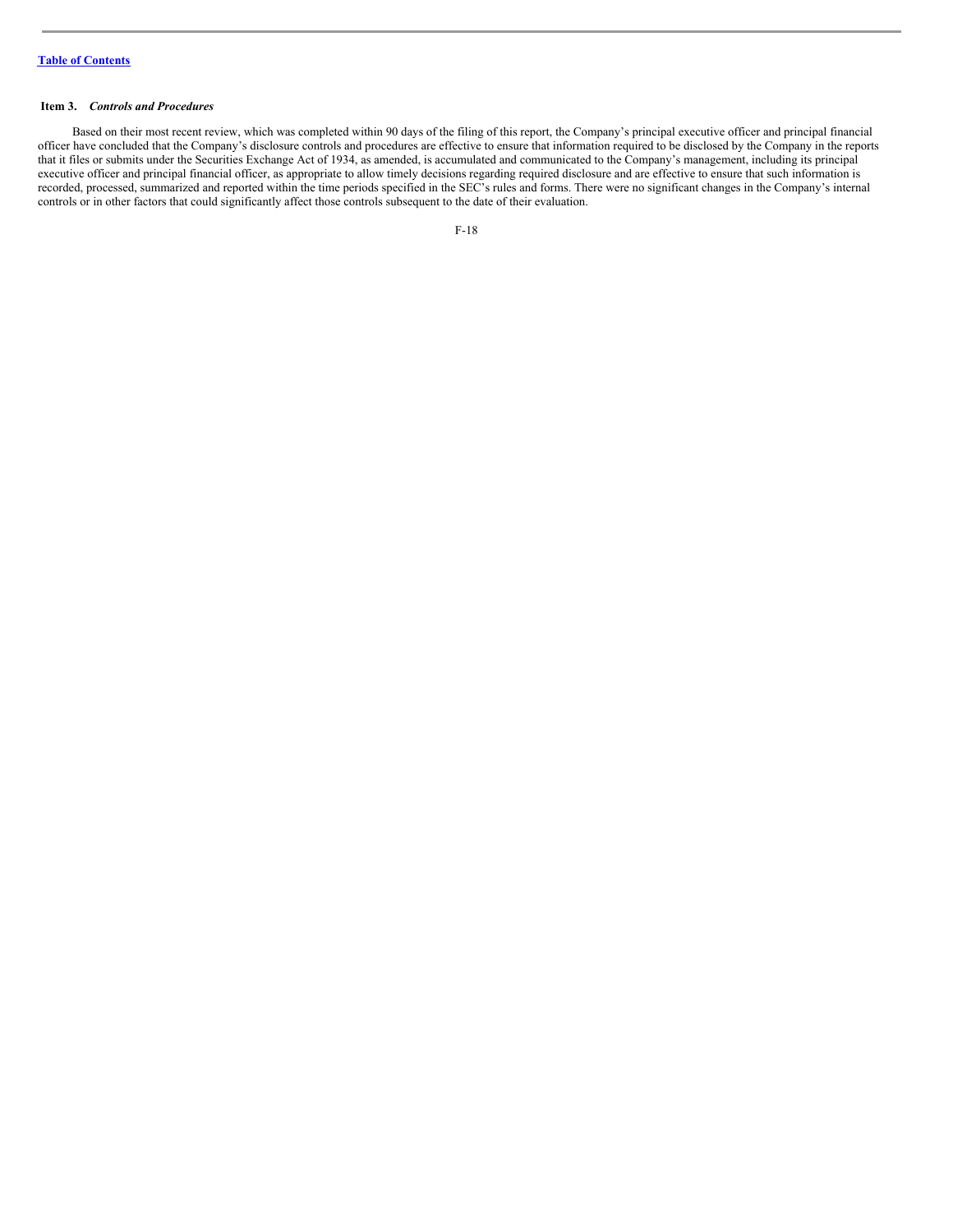## **Forward Looking Statements**

This Form 10-QSB, press releases and certain information provided periodically in writing or orally by the Company's officers or its agents may contain statements which constitute "forward-looking statements" within the meaning of Section 27A of the Securities Act, as amended and Section 21E of the Securities Exchange Act of 1934. The terms "CRYO-CELL International, Inc.," "CRYO-CELL" "Company," "we," "our" and "us" refer to CRY-CELL International, Inc. The words "expect," "believe," "goal," "plan," "intend," "estimate" and similar expressions and variations thereof, if used, are intended to specifically identify forward-looking statements. Those statements appear in a number of places in this Form 10-QSB and in other places, particularly, "Management's Discussion and Analysis of Financial Condition and Results of Operations," and include statements regarding the intent, belief or current expectations of the Company, its directors or its officers with respect to, among other things:

- (i) our legal proceedings;
- (ii) our anticipated future cash flows;
- (iii) our liquidity and capital resources;
- (iv) our licensing arrangements and future operating plans;
- (v) our future performance and operating results;
- (vi) our international affiliations, investments and interests;
- (vii) our previously announced dividend of shares of Stem Cell Preservation Technologies, Inc.

Investors and prospective investors are cautioned that any such forward-looking statements are not guarantees of future performance and involve risks and uncertainties, and that actual results may differ materially from those projected in the forward-looking statements as a result of various factors. The factors that might cause such differences include, among others, the following:

- (i) any material inability to successfully optimize the opportunities available to us from our licensing agreements or to enforce our licensing agreements;
- (ii) any material reductions in our liquidity and working capital;
- (iii) any adverse effect or limitations caused by any governmental regulations, proceedings or actions, foreign and domestic;

(iv) any continued or increased losses, or any inability to obtain acceptable financing, where desirable in the future, in connection with our operating or growth plans;

(v) any increased competition in our business;

(vi) any decrease or slow down in the number of people seeking to store umbilical cord blood stem cells or decrease in the number of people paying annual storage fees;

(vii) the effect of any future reduced cash position and future inability to access borrowings;

(viii) any adverse impacts on our revenue or operating margins due to the costs associated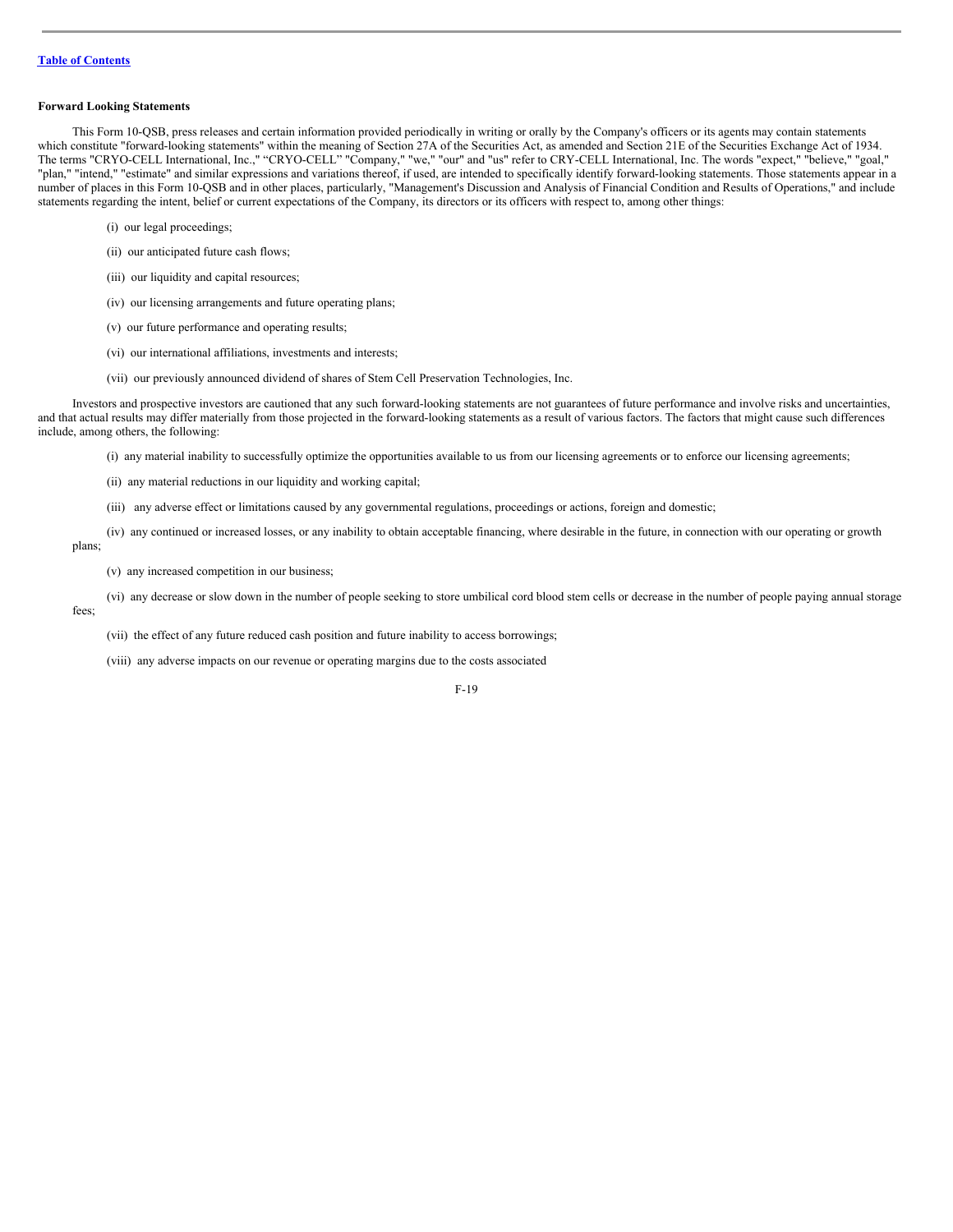## **Table of [Contents](#page-1-0)**

with increased growth in our business;

(ix) any adverse developments impacting our continued relationship with and success of our licensees, foreign affiliates or investments in, or relationships with, foreign companies;

- (x) any inability to achieve increases in revenue or earnings from umbilical cord blood stem cell storage;
- (xi) any future inability to substantially achieve the objectives expected from the successful implementation of our strategy;
- (xii) the combined decline of public market interest in the Company's business sector and the Company's stock;
- (xiii) any added requirements imposed on us by new laws, SEC regulations or NASDAQ or future loss of the Company's listing under NASDAQ;
- (xiv) general economic and market conditions and combined general downturn in the economy;
- (xv) inability to continue to generate positive cash flows or incurring negative cash flows;
- (xvi) the potential impact of negative market influences on the Company's portfolio of cash and cash equivalents;
- (xvii) any inability to successfully prosecute, or defend against, claims and litigation matters or enforce agreements with domestic or foreign entities;
- (xviii) the costs associated with defending or prosecuting litigation matters and any material adverse result from such maters; and
- (xix) any material inability to successfully consummate, the previously announced dividend of the shares of Stem Cell Preservation Technologies, Inc.;
- (xx) the costs associated with the consummation of the dividend of the Stem Cell Preservation Technologies, Inc. common stock;
- (xxi) the inability of the Stem Cell Preservation Technologies, Inc. to generate the storage of any specimens in the geographic regions covered by the revenue sharing agreements.
- We undertake no obligation to publicly update or revise the forward-looking statements made in this Form 10-QSB to reflect events or circumstances after the date of this Form 10-QSB or to reflect the occurrence of unanticipated events.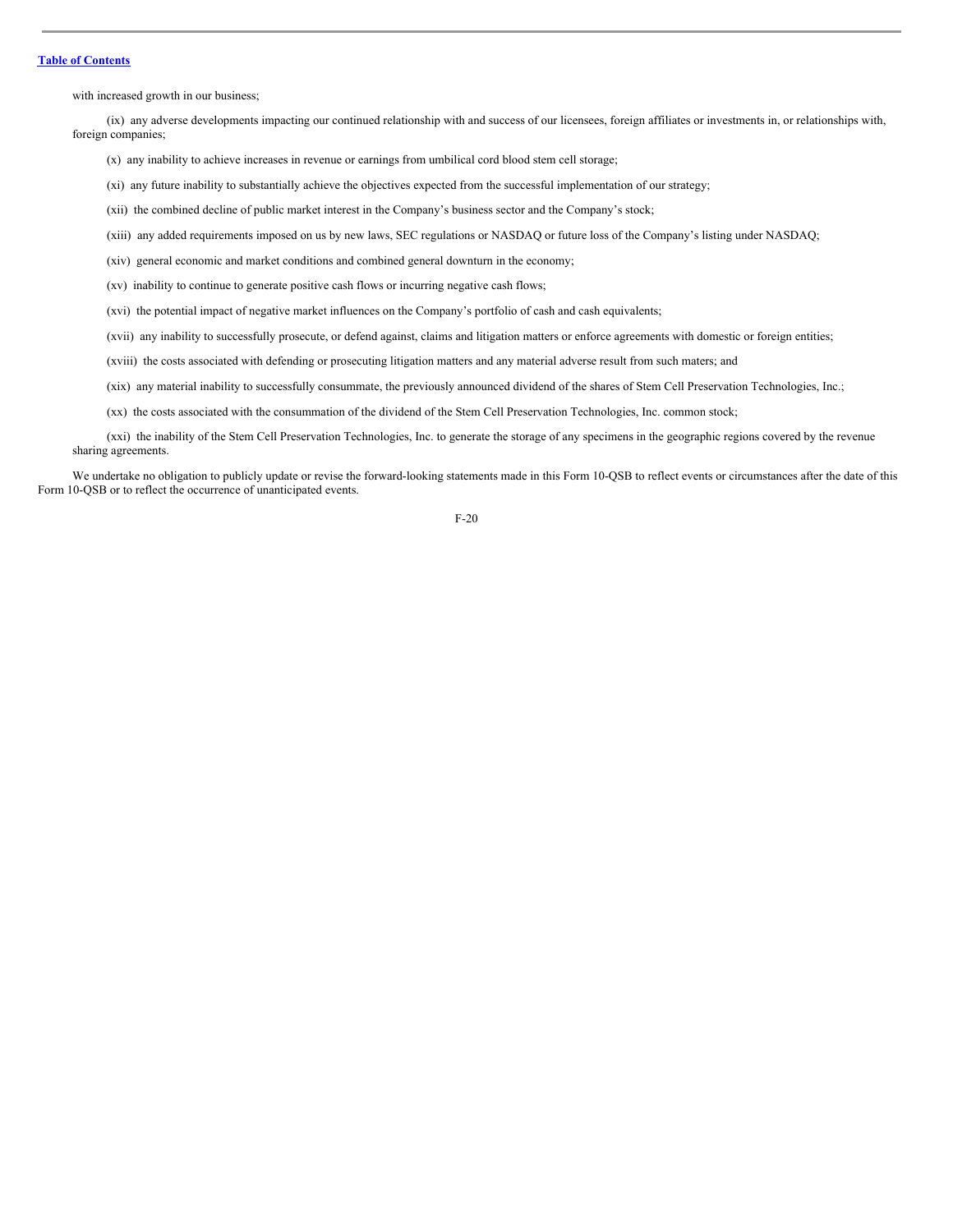# **PART II—OTHER INFORMATION**

# <span id="page-20-0"></span>**ITEM 1.** *LEGAL PROCEEDINGS*

Incorporated by reference to Part I. Financial Statements-Notes to Condensed Consolidated Financial Statements – Note 4.

# <span id="page-20-1"></span>**ITEM 2.** *CHANGES IN SECURITIES*

None.

# <span id="page-20-2"></span>**ITEM 3.** *DEFAULTS UPON SENIOR SECURITIES*

None.

# <span id="page-20-3"></span>**ITEM 4.** *SUBMISSION OF MATTERS TO A VOTE OF SECURITY HOLDERS*

1. To elect a board of eight directors,

|                        | For       | Withheld |
|------------------------|-----------|----------|
|                        |           |          |
| Daniel Richard         | 8,713,344 | 11,091   |
| John V. Hargiss        | 8,712,944 | 11,491   |
| Edward Modzelewski     | 8,714,305 | 10,130   |
| Ronald B. Richard      | 8,710,505 | 13,930   |
| Mercedes Walton        | 8,714,505 | 9,930    |
| Frederick C.S. Wilhelm | 8,696,580 | 27,855   |
| Charles D. Nyberg      | 8.712.644 | 11,791   |
| Gaby W. Goubran        | 8,712,280 | 12.155   |

2. To approve an amendment to the CRYO-CELL International, Inc. Stock Incentive Plan to increase the number of common stock authorized for issuance by an additional 750,000 shares.

| For | Against                  | <b>\bstain</b>   | <b>Not Voted</b> |
|-----|--------------------------|------------------|------------------|
|     |                          |                  |                  |
|     | 027<br>$\sim$<br>$- - -$ | 25.055<br>20.000 | 080              |

3. To consider and take action upon such other matters as may properly come before the meeting or any other adjournment or adjournments thereof.

| For   | Against | Abstain |
|-------|---------|---------|
|       |         |         |
| 0.107 | 137.096 | 100 128 |

# <span id="page-20-4"></span>**ITEM 5.** *OTHER INFORMATION*

 $\overline{\phantom{0}}$ 

None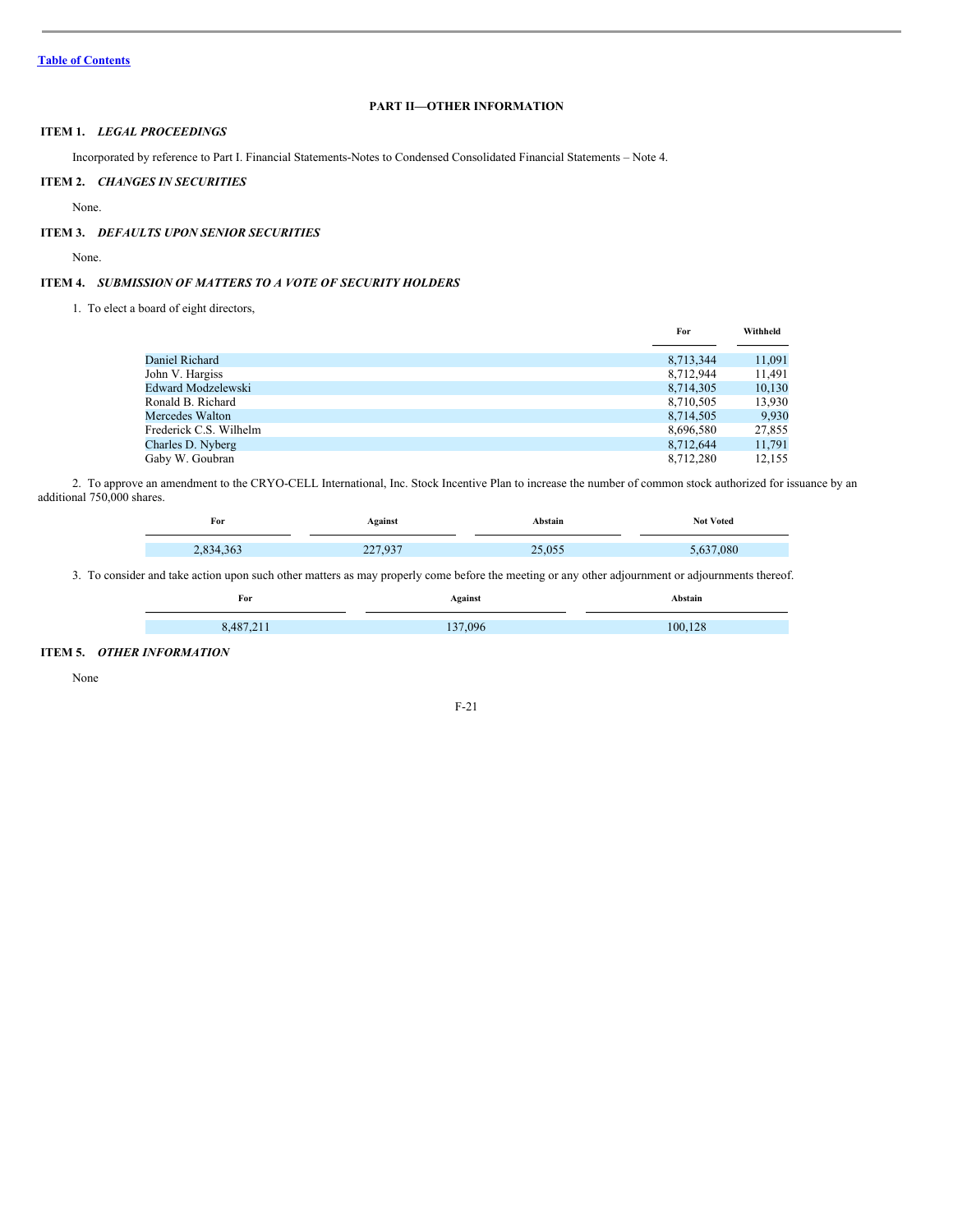## <span id="page-21-0"></span>**ITEM 6. EXHIBITS AND REPORTS ON FORM 8-K**

(a) Exhibits

- 10.21\* Revenue Sharing Agreement between Stem Cell Preservation Technologies, Inc. and CRYO-CELL International, Inc.
- 10.22\* Chairman of the Board Compensation
- 10.23\* Employment Agreement between John V. Hargiss and CRYO-CELL International, Inc.
- 10.24\* Agreement between Daniel D. Richard and CRYO-CELL International, Inc.
- 99.1\* Certification of the Chief Executive Officer of CRYO-CELL International, Inc. pursuant to 18 U.S.C Section 1350, as adopted pursuant to Section 906 of the Sarbanes-Oxley Act of 2002.
- 99.2\* Certification of the Vice President, Finance of CRYO-CELL International, Inc. pursuant to 18 U.S.C Section 1350, as adopted pursuant to Section 906 of the Sarbanes-Oxley Act of 2002.
- \* Filed Herewith

(b) Reports on Form 8-K.

None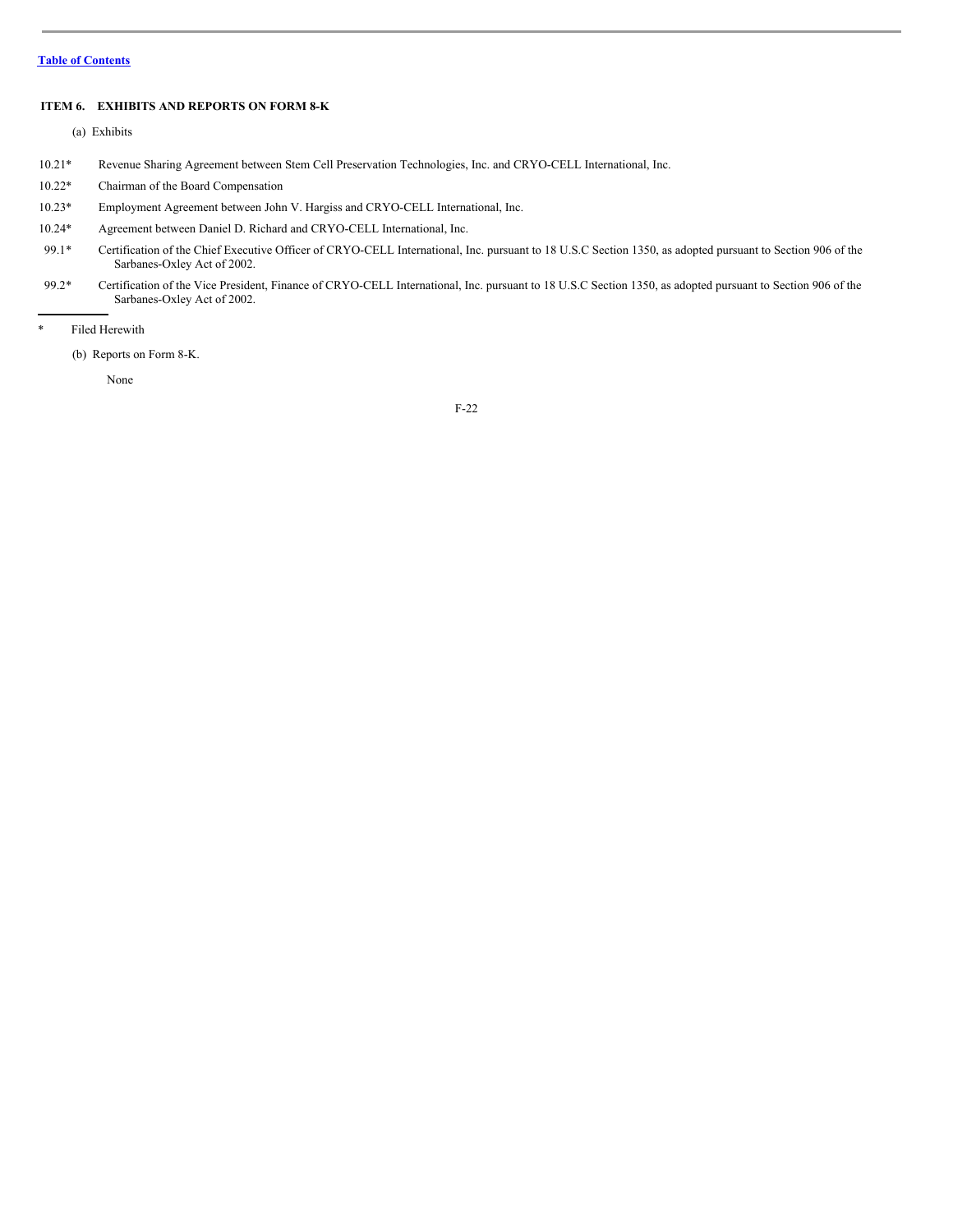# <span id="page-22-0"></span>**SIGNATURES**

Pursuant to the requirements of the Securities Exchange Act of 1934, the Registrant has duly caused this report to be signed on its behalf by the undersigned thereunto duly authorized.

CRYO-CELL INTERNATIONAL, INC.

/s/ JOHN V. HARGISS

**John V. Hargiss Chief Executive Officer**

CRYO-CELL International, Inc.

/s/ JILL M. TAYMANS

**Jill M. Taymans Vice President, Finance**

Date: October 21, 2002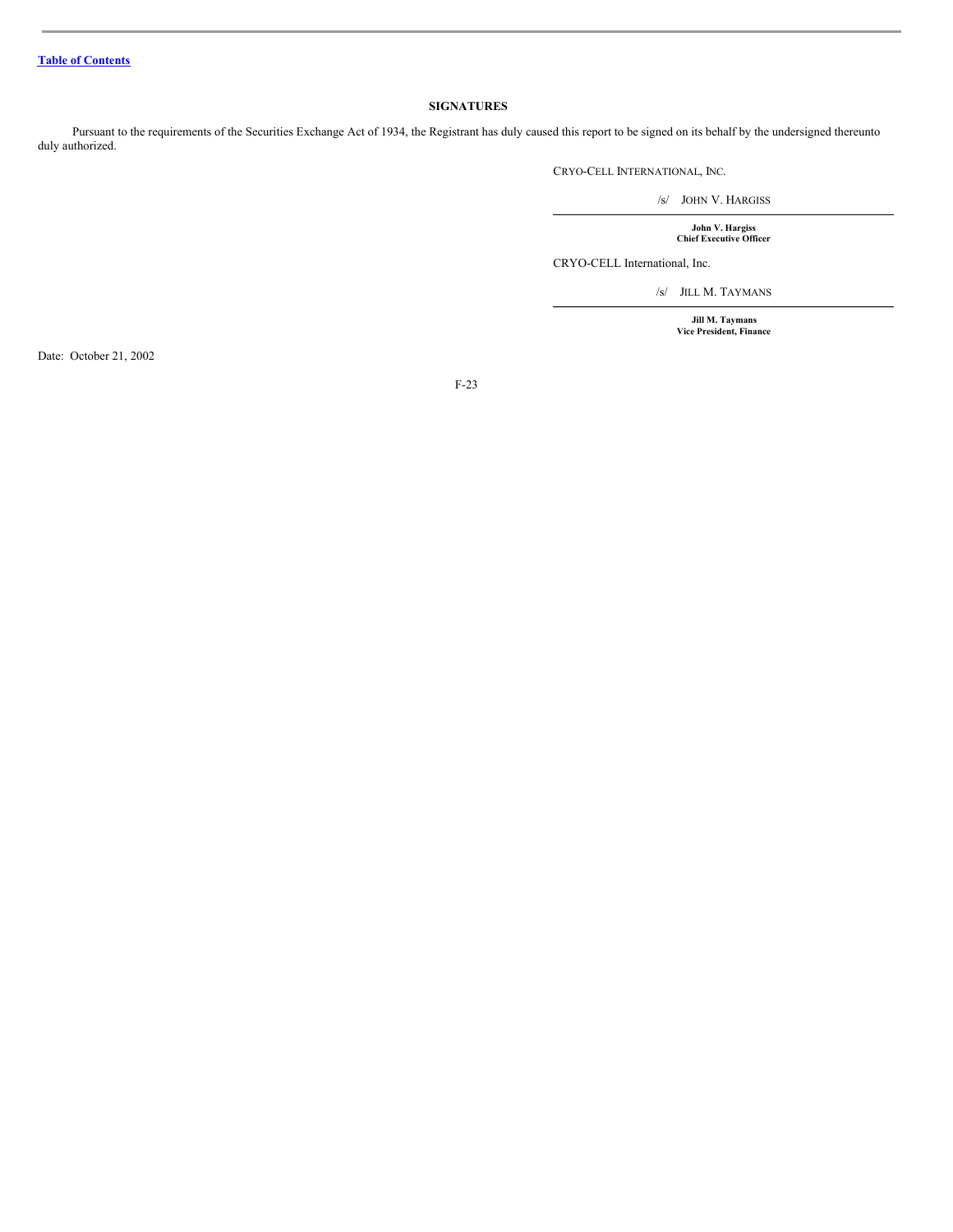## **REVENUE SHARING AGREEMENT**

This REVENUE SHARING AGREEMENT is made as of the 3<sup>rd</sup> day of October, 2002, between Stem Cell Preservation Technologies, Inc. ("Company") and CRYO-CELL International Inc. ("Purchaser").

# *Preamble*

WHEREAS, Company stores stem cell specimens for its customers ("Primary Stored Specimens") and charges its customers a fee for such storage, as well as a fee for storage of stem cell specimens from the same customer for backup purposes ("Secondary Specimens"); and

WHEREAS, Purchaser desires to purchase the opportunity to share in revenues received by Company with respect to Primary Stored Specimens received from residents of the States of Illinois and New York.

ACCORDINGLY, in consideration of the mutual covenants contained herein, and for other valuable consideration, the receipt and sufficiency of which are hereby acknowledged, the parties hereto agree to the following:

1. *Revenue Sharing.*

(a) Simultaneously with the execution of this Agreement, Purchaser shall deliver to Company \$600,000, and shall no later than November 20th, 2002, deliver to Company 645,161 shares of CRYO-CELL common stock which has not been registered and is subject to the SEC Rule 144 holding period.

(b) The Company agrees to pay to Purchaser \$17.50 per year (the "Revenue Share") for each Primary Stored Specimen as follows:

Purchaser shall be entitled to a Revenue Share with respect to all Primary Stored Specimens received from residents of the States of Illinois and New York until such time as the Company is storing 50,000 such specimens from each state respectively (the "Revenue Share Specimens"). Once the 50,000 stored specimen level is reached for each state, Purchaser shall not be entitled to any further Revenue Sharing over and above the aforementioned ongoing 50,000 paid for specimens. However, if one or more of the Revenue Sharing Specimens is removed from storage, Purchaser will be entitled to a Revenue Share with respect to the next Primary Stored Specimens received by the Company from a resident of either Illinois or New York respectively, until the number of Revenue Share Specimens is again equal to 50,000 for each state respectively. Purchaser shall not be entitled to any Revenue Share with respect to Secondary Specimens.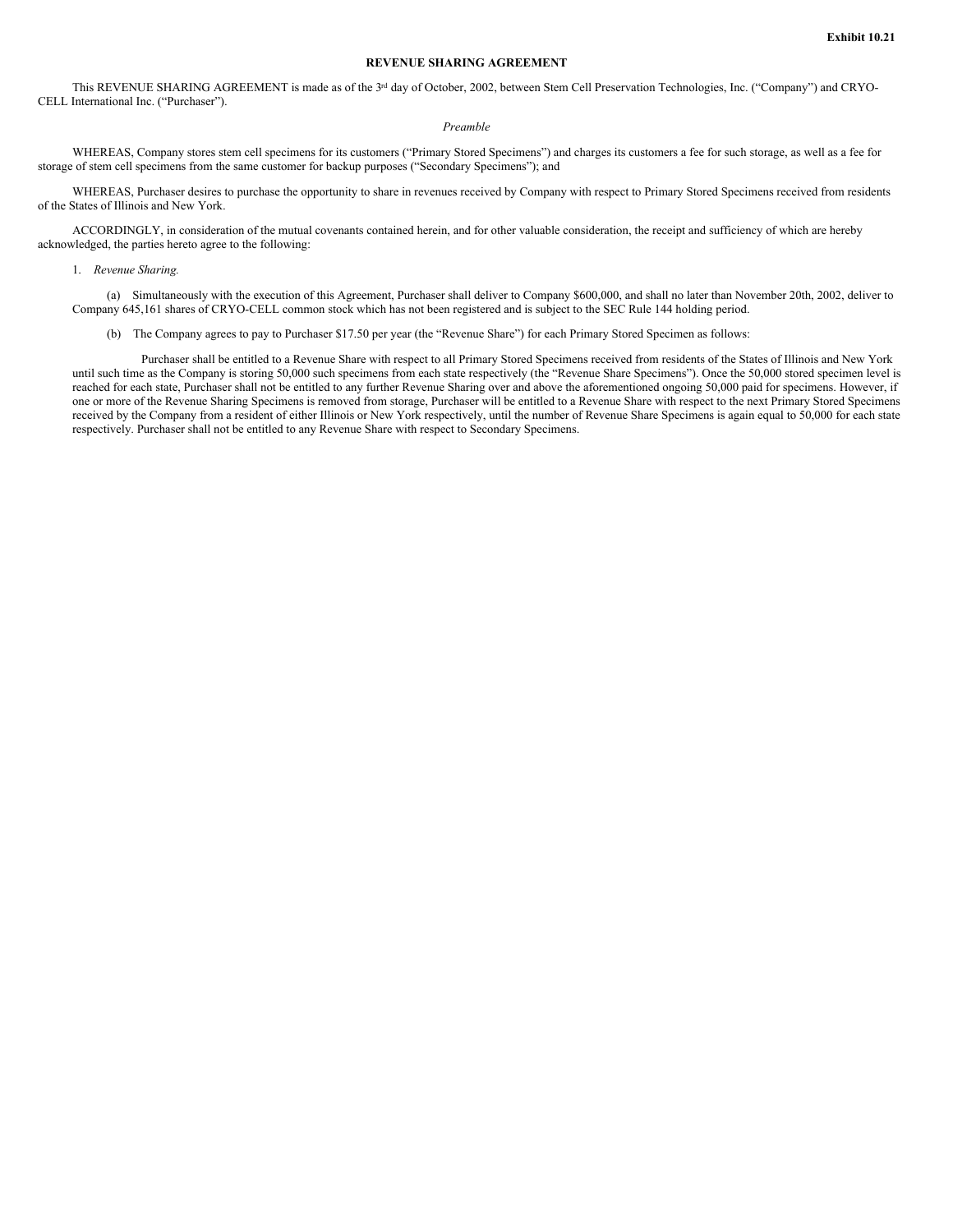(c) Company shall pay Purchaser the Revenue Share within thirty days after the end of each calendar month with respect to revenues received by Company in such month that are subject to the Revenue Share.

(d) Purchaser shall be entitled to its Revenue Share for so long as Company, or its successors or assignees continue to store these stem cell specimens.

(e) Purchaser shall have no obligations to make any further payments to Company other than those set forth in Section 1(a).

2. *Representations and Warranties of Company*. Company hereby represents and warrants to Purchaser that:

(a) Company is duly organized, validly existing and in good standing under the laws of the State of Delaware, and has the corporate power and authority to carry on its business as it is now being conducted and to enter into this Agreement and perform its obligations hereunder.

(b) Company has made available to Purchaser a copy of its Form SB-2 filed with the Securities and Exchange Commission on June 3, 2002 (the "SB-2") and that the information contained therein is true and correct in all material respects as of the date thereof.

3. *Governing Law*. This Agreement shall be governed by and construed in accordance with the laws of the State of Delaware.

4. *Arbitration*. The parties agree that arbitration shall be the sole and exclusive remedy to redress any dispute, claim or controversy between them involving this Agreement or its interpretation, or relating in any way to the Revenue Share purchased by Purchaser hereunder. All such disputes, claims or controversies (hereinafter "Disputes") shall be disposed of as follows: (a) the aggrieved party must submit all Disputes in writing to the other party within thirty (30) days of the occurrence complained of; (b) if the Dispute is not resolved within thirty (30) days thereafter, either Party may refer the Dispute to the Washington, D.C. office of the American Arbitration Association ("AAA") for arbitration. The arbitrator shall be chosen and the arbitration shall be conducted in accordance with the Commercial Arbitration Rules of the AAA. The expense of the arbitrator shall be shared equally by Company and the Purchaser. Arbitration shall take place in Bethesda, MD.

The arbitrator shall have no authority to change any of the provisions of this Agreement, whether by alterations, additions to or subtractions from its terms.

The arbitrator shall not be empowered to award damages, and each party hereby irrevocably waives any damages, in excess of compensatory damages. The award of the arbitrator shall be final and binding on the parties. The parties hereby agree that the federal and state courts located in Bethesda, MD shall have jurisdiction to confirm and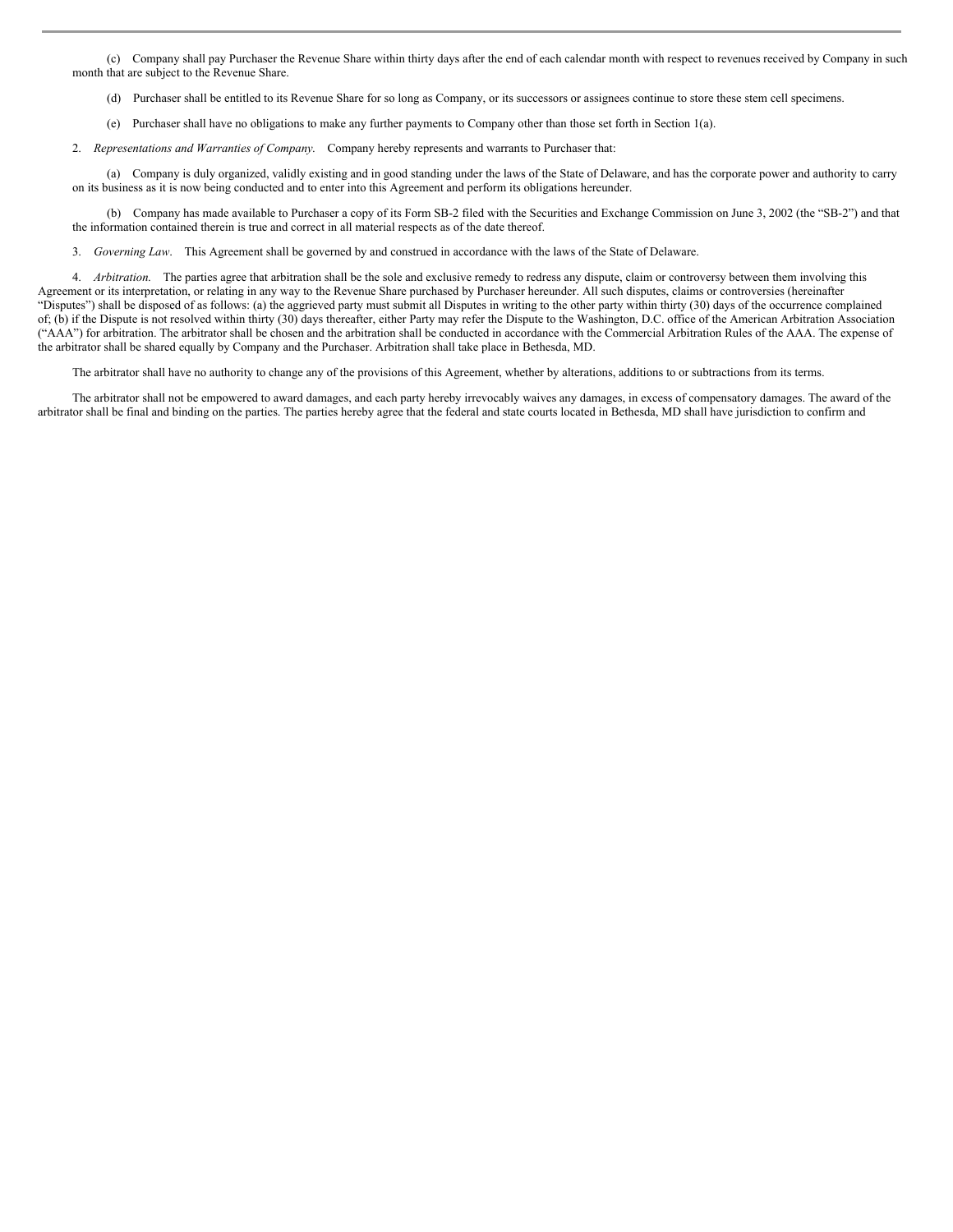enter judgment upon any arbitration award with respect to any dispute which is arbitrable as set forth herein. The arbitration provisions of this Agreement shall survive the termination or expiration of this Agreement.

5. *Entire Agreement*. This Agreement contains the entire understanding of the parties with respect to the subject matter hereof and supersedes all previous verbal and written agreements between the parties hereto with respect to such subject matter.

6. *Amendment*. This Agreement may only be amended by a written instrument executed by both of the parties hereto.

IN WITNESS WHEREOF, the parties hereto have executed this Agreement as of the date first above written.

STEM CELL PRESERVATION TECHNOLOGIES, INC.

By: /s/ RONALD B. RICHARD

**Name: Ronald B. Richard**

CRYO-CELL INTERNATIONAL, INC.

By: /s/ JOHN V. HARGISS

**Name: John V. Hargiss**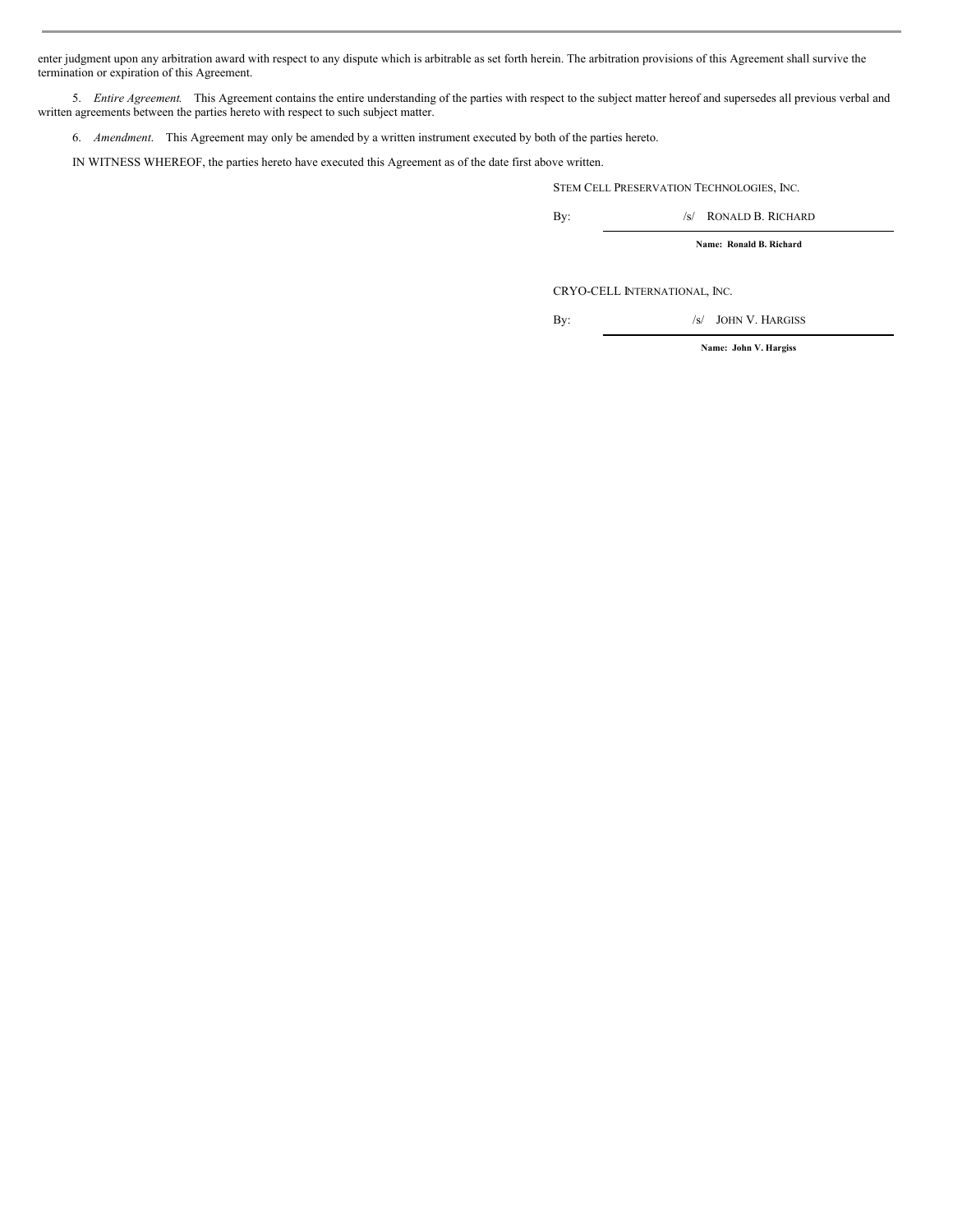# **CHAIRMAN OF THE BOARD COMPENSATION**

- 100,000 options for CCEL Common Stock vesting on October 3, 2002, and priced at the market close on October 3, 2002. These are 5-year options.
- Annual compensation is \$150,000, retroactive in 2002, to June 2002.
- When, and if, specified the Company achieves benchmarks, the Chairman of the Board will receive 25,000 options for CCEL Common Stock on the date each benchmark is achieved by the Company. The price of each option entitlement when, and if, each benchmark is achieved by the Company will be \$6.00 per share or the closing market price on the day each benchmark is achieved, whichever is lower.

The benchmarks and the date of each of the 25,000 share option entitlements, are:

- 1. 25,000 options for CCEL Common Stock on the date when, and if the Company becomes a National NASDAQ Company;
- 2. 25,000 options for CCEL Common Stock on the date when, and if, the Company's shareholder equity reaches \$50,000,000.
- 3. 25,000 options for CCEL Common Stock on the date when, and if, the Company's annual net profits reach \$10,000,000.
- 4. 25,000 options for CCEL Common Stock on the date when, and if, the market price of CCEL Common Stock reaches \$10.00 per share.
- All of the options are 5-year options.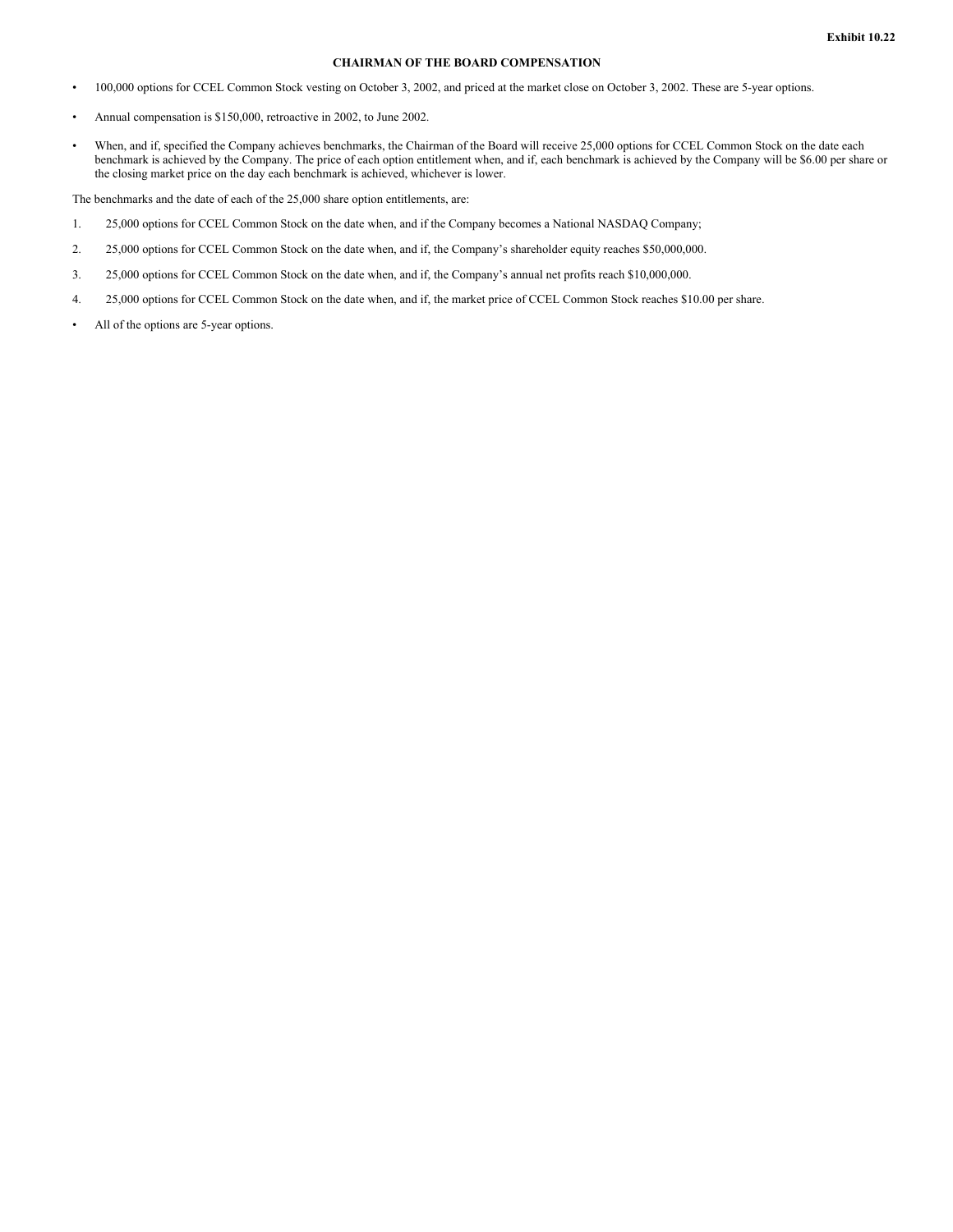# **AGREEMENT**

CRYO-CELL International, Inc. and John V. Hargiss agree by these presents as follows:

Mr. Hargiss is retained as President and Chief Executive Officer of the Company at an annual salary of \$200,000. In addition:

1. He will receive 50,000 options for the common stock of the Company at market value as of the date of this agreement. He will receive an additional 25,000 options for the common stock of the Company at market value on July 1, 2003. He will receive an additional 25,000 options for the common stock of the Company at the market value on July 1, 2004.

2. He will receive a salary and equity participation review on January 2, 2003. Such review will consider salary and equity adjustments based upon over all performance of the Company and the planning and execution of programs, which increase shareholder value. Benchmarks for assessing and evaluating satisfactory progress will include:

a) Qualification of the Company for a national listing on NASDAQ

b) Suitable increases in stockholder's equity.

c) Recruitment, placement, and integration of necessary staff to insure continuing fulfillment of the Company's mission.

d) Maximizing company profits consistent with increases in shareholder's value in the Company.

3. The Company will implement a cash bonus program for Executives involving opportunities for bonus awards that are keyed to performance criteria and a percentage of base salaries.

4. The Company and Mr. Hargiss will enter into an additional agreement which will provide:

5. In the event of a Change in Corporate Control, the vesting of any stock options or other awards granted to the Executive under the terms of the Company's Stock Option Plan shall become immediately vested in full and, in the case of stock options, exercisable in full.

For purposes of this Agreement, a "Change in Corporate Control" shall include any of the following events:

(1) The acquisition in one or more transactions of more than thirty percent of the Company's outstanding common stock by any corporation or other person or group (within the meaning of Section 14(d)(3) of the Securities and Exchange Act of 1934, as amended).

(2) Any merger or consolidation of the Company into or with another corporation in which the Company is not the surviving entity, or any transfer or sale of substantially all of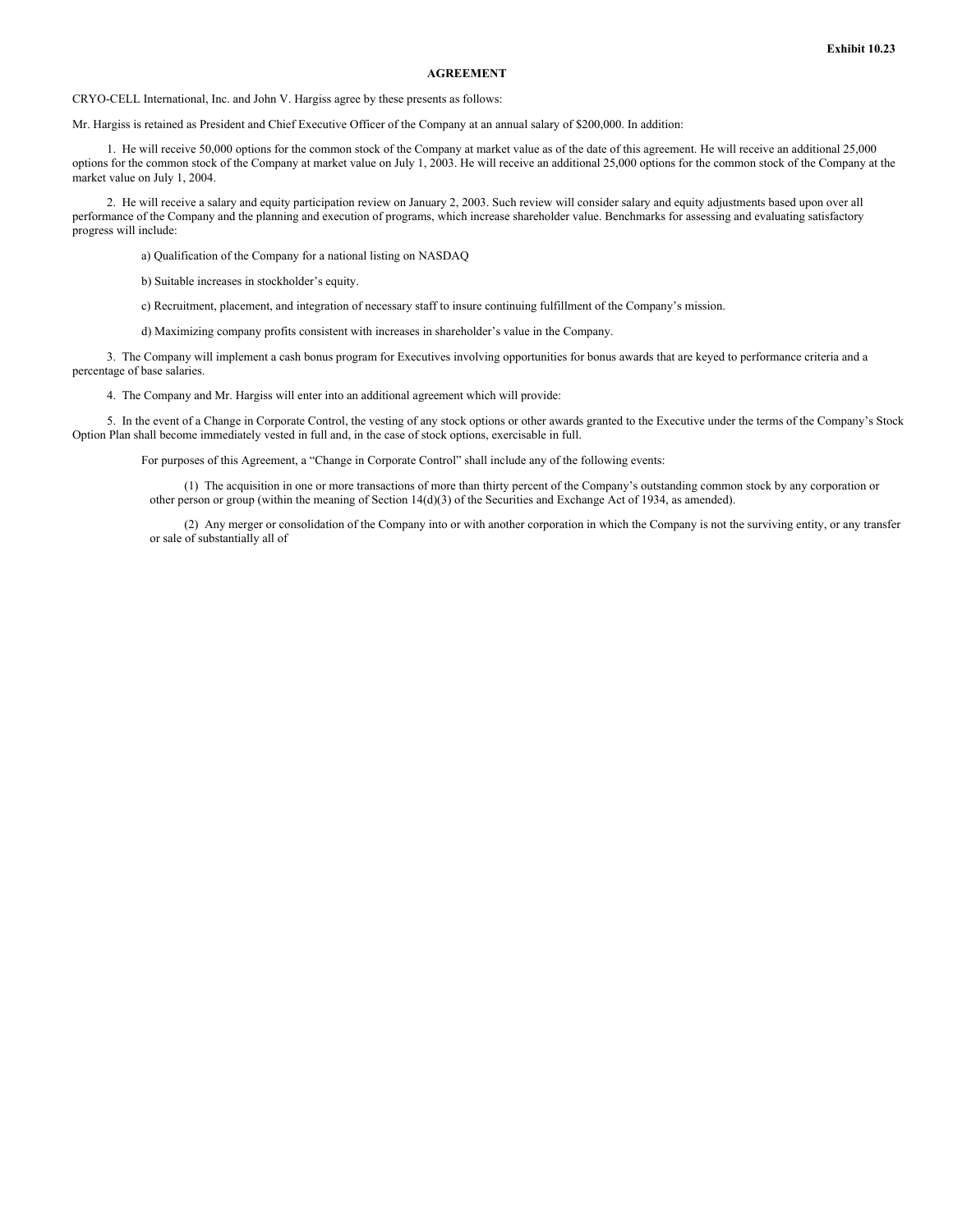the assets of the Company or any merger or consolidation of the Company into or with another corporation in which the Company is the surviving entity and in connection with such merger of consolidation, all or part of the outstanding shares of common stock shall be changed into or exchanged for other stock or securities of any other person, or cash, or any other property.

(3) Any person, or group of persons, announces a tender offer for at lease thirty percent (30%) of the Company's common stock.

6. This agreement shall be for a period of one year from the date hereof and may be renewed for successive periods of one year or more upon mutual agreement of the parties.

Signed this 18<sup>th</sup> day of June 2002, by:

 $/$ s/ Mercedes Walton */s/* John V. Hargiss

Mercedes Walton Chairman of the Board CRYO-CELL International, Inc. On behalf of the Board of Directors

John V. Hargiss Chief Executive Officer CRYO-CELL International, Inc.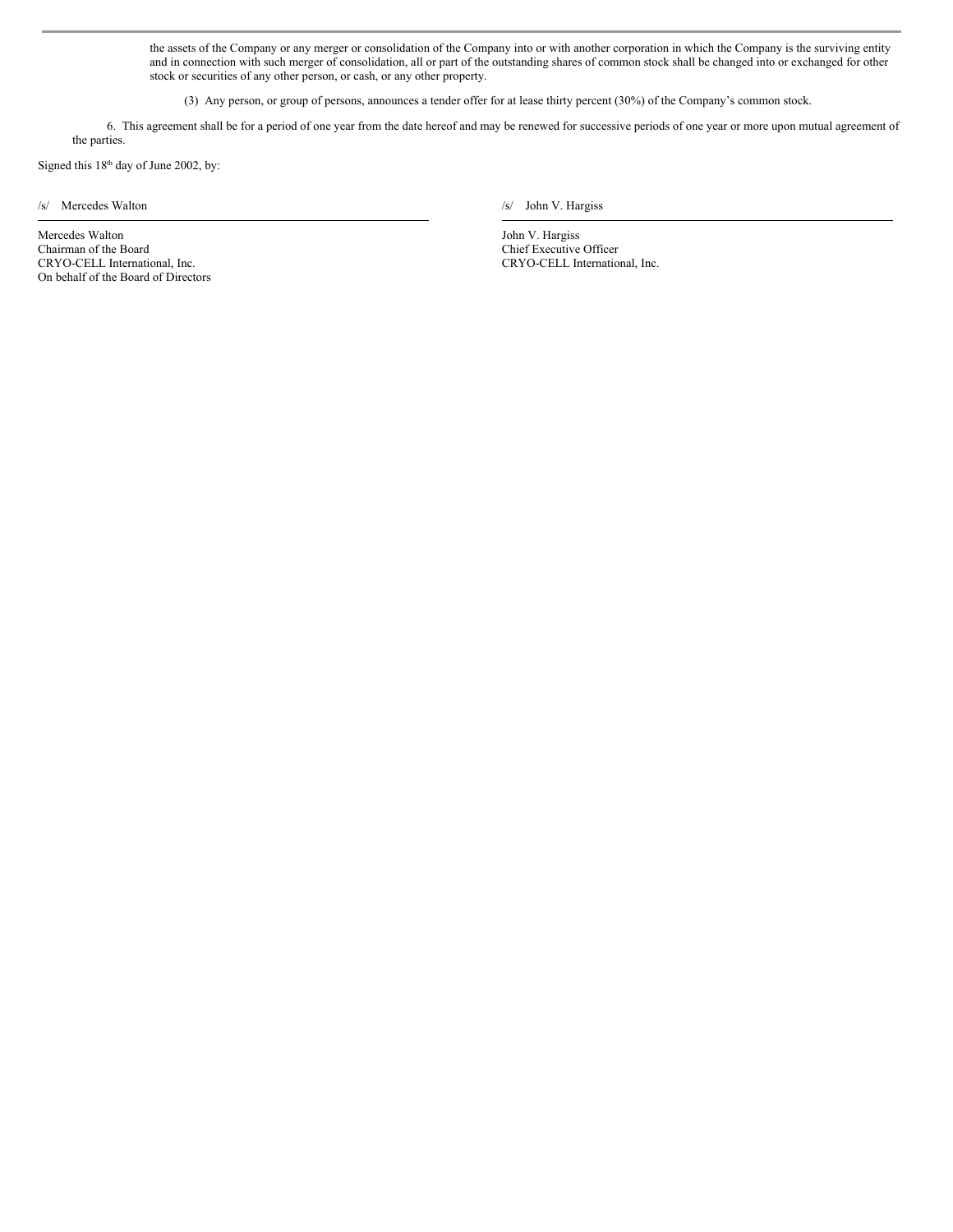## **AGREEMENT**

This Agreement is entered into this 18<sup>th</sup> day of June 2002 by and between CRYO-CELL International, Inc. (CCEL) and Mr. Daniel D. Richard.

CCEL and Mr. Richard agree that the following compensation and benefits will be paid or made available to Mr. Richard by CCEL.

Mr. Richard is elected to the position of Chairman Emeritus of the Board of Directors.

1. A \$250,000 retirement bonus will be paid to Mr. Richard upon his retirement from the position of Chairman of the Board and Chief Executive Officer of CCEL.

2. Mr. Richard will serve as an Advisor to the Board of Directors and the Executive Committee of CCEL, on call. He will also serve as a temporary member of the Executive Committee of the Company on a "Pro Re Nata" (for special occasions that may arise) and only on a temporary basis for such occasions, on call Chairman of the Board. If requests for such service exceed 8 in any one month, he shall receive additional compensation of \$1,000 per day or partial day, plus expenses, for such service.

3. Mr. Richard will receive \$200,000 per year for 10 years from CCEL for consulting services, or for "Pro Re Nata" services, to the Board and the Executive Committee of CCEL

4. In the event that CCEL enters into merger or acquisition negotiations or if there are changes of a material nature in the structure o control of the Company, the parties and entities involved in such negotiations or changes must agree in writing to the terms of Mr. Richard's agreement prior to the consummation of any such transactions. If such written agreement does not take place within 7 working days prior to the consummation of any such transactions, the Company will place sufficient collateral in escrow to guarantee payment of the remainder of Mr. Richard's entitlements pursuant to his Agreement with the Company.

5. In the event of the death or disability of Mr. Richard prior to the expiration of the 10 year period, the Company will fulfill its commitments under the agreement through the purchase of an annuity to meet such commitments or it will continue to pay the required annual payments, to the Richard Living Trust, dated September 1, 10998.

6. Mr. Richard will be awarded up to 200,000 stock options in CRYO-CELL common stock at 110% of market value, 50,000 options to be awarded when, and if, each of the 4 milestones are reached by the Company:

a. The Company becomes a national NASDAQ Company;

- b. The Company's shareholders equity reaches \$0 million.
- c. The Company's holdings of the stock of Stem Cell Preservation Technologies, Inc., reach a value of \$20 million.
- d. The Company's annual net profits reach \$10 million.

7. Mr. Richard's entitlements to stock options on the basis of milestones achieved by the Company will remain in effect during the term of this agreement. As additional consideration for the option entitlements, Mr. Richard agrees to refrain from consulting with, or employment by, any company involved in a newborn's cord blood preservation, except that Mr. Richard may continue to be involved in any way he chooses with Birth Cells, Inc., its affiliates or successors.

8. If, as Chairman Emeritus and Consultant to the CCEL Board of Directors, Mr. Richard is directly responsible for a program or programs adopted by the Board of Director that in the future will generate a new source of profits for the Company, he will receive 5% of the net profits of such programs. The Board of Directors will make the only and final decisions concerning any and all issues relating to such program or programs.

| By:<br>/s/ MERCEDES WALTON<br>By: | /s/ DANIEL D. RICHARD |
|-----------------------------------|-----------------------|

**Mercedes Walton Chairman of the Board of Directors**

**Daniel D. Richard Chairman Emeritus**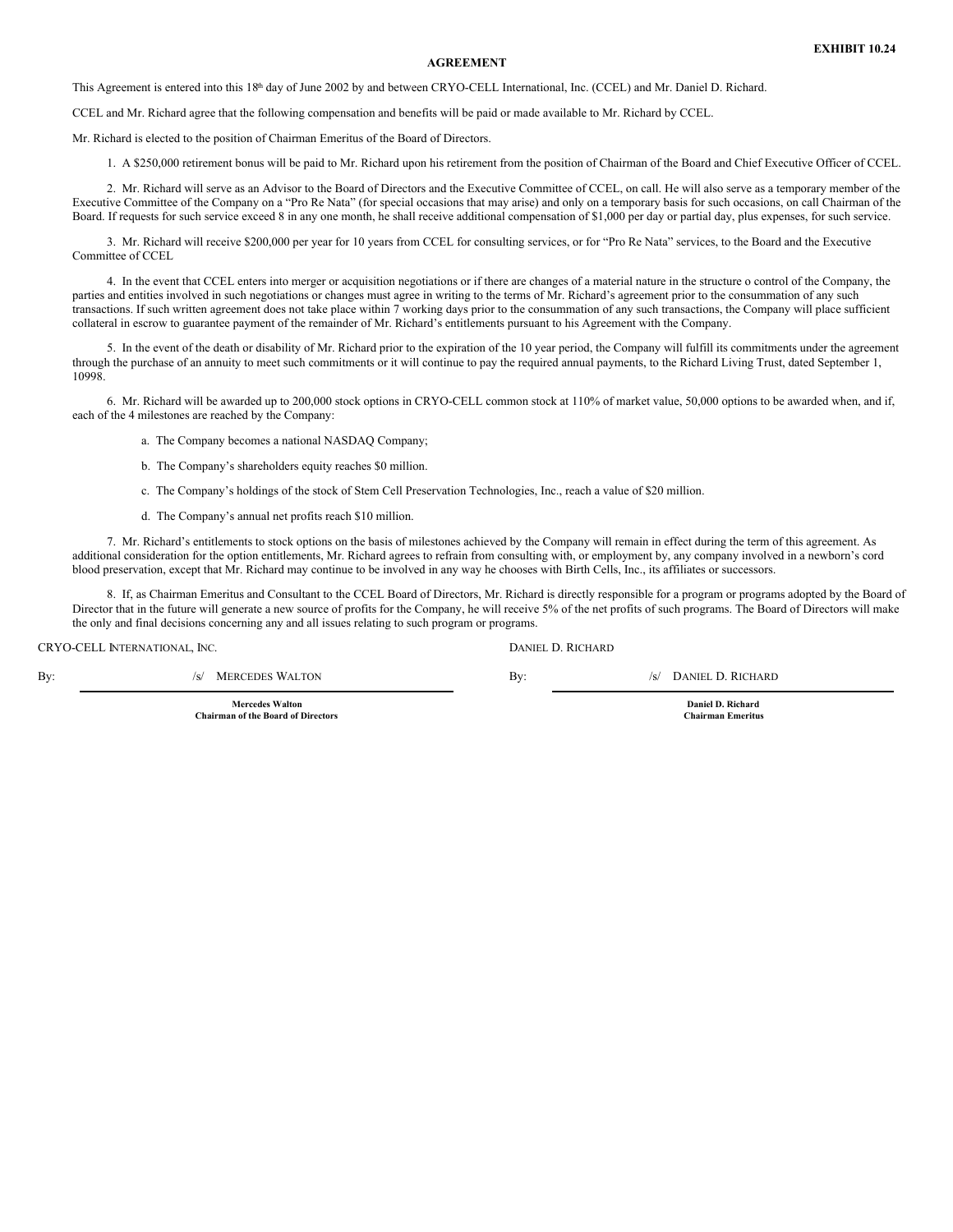## **CERTIFICATION PURSUANT TO 18 U.S.C. SECTION 1350, AS ADOPTED PURSUANT TO SECTION 906 OF THE SARBANES-OXLEY ACT OF 2002**

In connection with the Quarterly Report of CRYO-CELL International, Inc. (the "Company") on Form 10-QSB for the period ending August 31, 2002 as filed with the Securities and Exchange Commission on the date hereof (the "Report"), I, John V. Hargiss, Chief Executive Officer of the Company, certify, pursuant to 18 U.S.C. § 906 of the Sarbanes-Oxley Act of 2002, that:

(1) The Report fully complies with the requirements of Section 13(a) or 15(d) of the Securities Exchange Act of 1934; and

(2) The information contained in the Report fairly presents, in all material respects, the financial condition and results of operations of the Company.

/s/ JOHN V. HARGISS

**John V. Hargiss Chief Executive Officer**

October 21, 2002